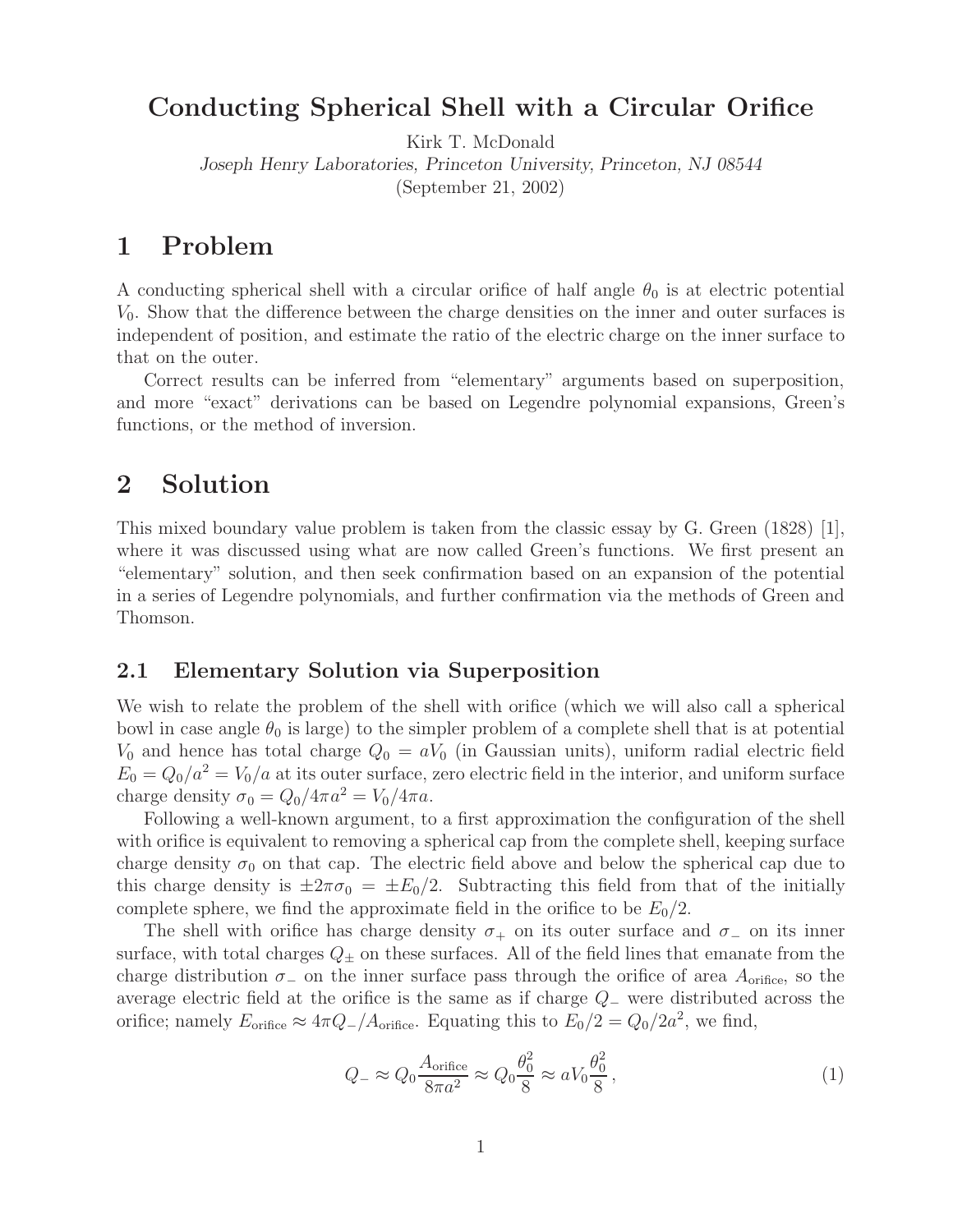where the latter forms hold for a circular orifice of half angle  $\theta_0$ , whose area is  $A_{\text{orifice}} \approx \pi a^2 \theta_0^2$ .

To a first approximation, the charge  $Q_+$  on the outer surface of the shell with orifice remains  $Q_0$ . Hence, we estimate that,

$$
\frac{Q_{-}}{Q_{+}} \approx \frac{A_{\text{orifice}}}{8\pi a^{2}} \approx \frac{\theta_{0}^{2}}{8}. \tag{2}
$$

We can write the charge density on the outer surface of the conducting shell with orifice as  $\sigma_+ = \sigma_0 + \Delta \sigma_+$ , where  $\Delta \sigma_+ \ll \sigma_0$  (except for very small values of distance s from the edge of the orifice where we expect that  $\sigma_+$  varies as  $1/\sqrt{s}$ . Similarly, the charge density  $\sigma_-$ , whose integral is  $Q_$   $\ll Q_0$ , obeys  $\sigma_$   $\ll \sigma_0$  with the possible exception of very small values of distance s.

The electric fields due the densities  $\sigma_0$ ,  $\Delta \sigma_+$  and  $\sigma_-$  on the conducting shell with orifice must sum to zero inside the material of the shell. The electric field due to charge density  $\sigma_0$  is zero in the interior a complete shell, and remains near zero when that density exists on the shell except in the orifice. Hence, the electric field inside the conducting material of the shell due to the charge densities  $\Delta \sigma_+$  and  $\sigma_-$  must sum to zero, or very nearly so. The usual argument based on Gaussian pillboxes tells us that the electric field just inside charge density  $\Delta \sigma_+$  is  $-4\pi \Delta \sigma_+$ , while that just outside charge density  $\sigma_-$  is  $4\pi \sigma_-$ . Thus, we conclude that  $\Delta \sigma_+ \approx \sigma_-$  for all points not close to the edge of the orifice, and we might suppose this relation holds there as well. Expressing this conclusion as a relation between the densities  $\sigma_+$  and  $\sigma_-$ , we have,

$$
\sigma_+ - \sigma_- = \sigma_0 + \Delta \sigma_+ - \sigma_- \approx \sigma_0 = \frac{V_0}{4\pi a}.
$$
\n(3)

Assuming eq. (3) to be correct, we can deduce the first correction to the total charge  $Q_+$ on the outer surface of the shell with orifice. Namely,

$$
Q_{+} \approx Q_{0} + Q_{-} - Q_{\text{cap}} = Q_{0} - Q_{-} = Q_{0} \left( 1 - \frac{\theta_{0}^{2}}{8} \right), \qquad (4)
$$

and hence,

$$
Q_+ + Q_- \approx Q_0 = aV_0. \tag{5}
$$

We infer that if a small hole could be created spontaneously in a conducting spherical shell, the charge originally at the place of the hole would redistribute itself half on the outer and half on the inner surface of the shell with orifice. The value of the electric potential of the shell would not change during this process.

Since the above model does not necessarily reproduce all details of the actual charge distribution on the shell with orifice, it is useful to confirm the results with alternative analyses.

#### **2.2 Solution via Legendre Series**

By expanding the potential in a Legendre series and applying boundary conditions at the surface of the shell, we find "exact" confirmation of the result (3) and approximate confirmation of eq. (2).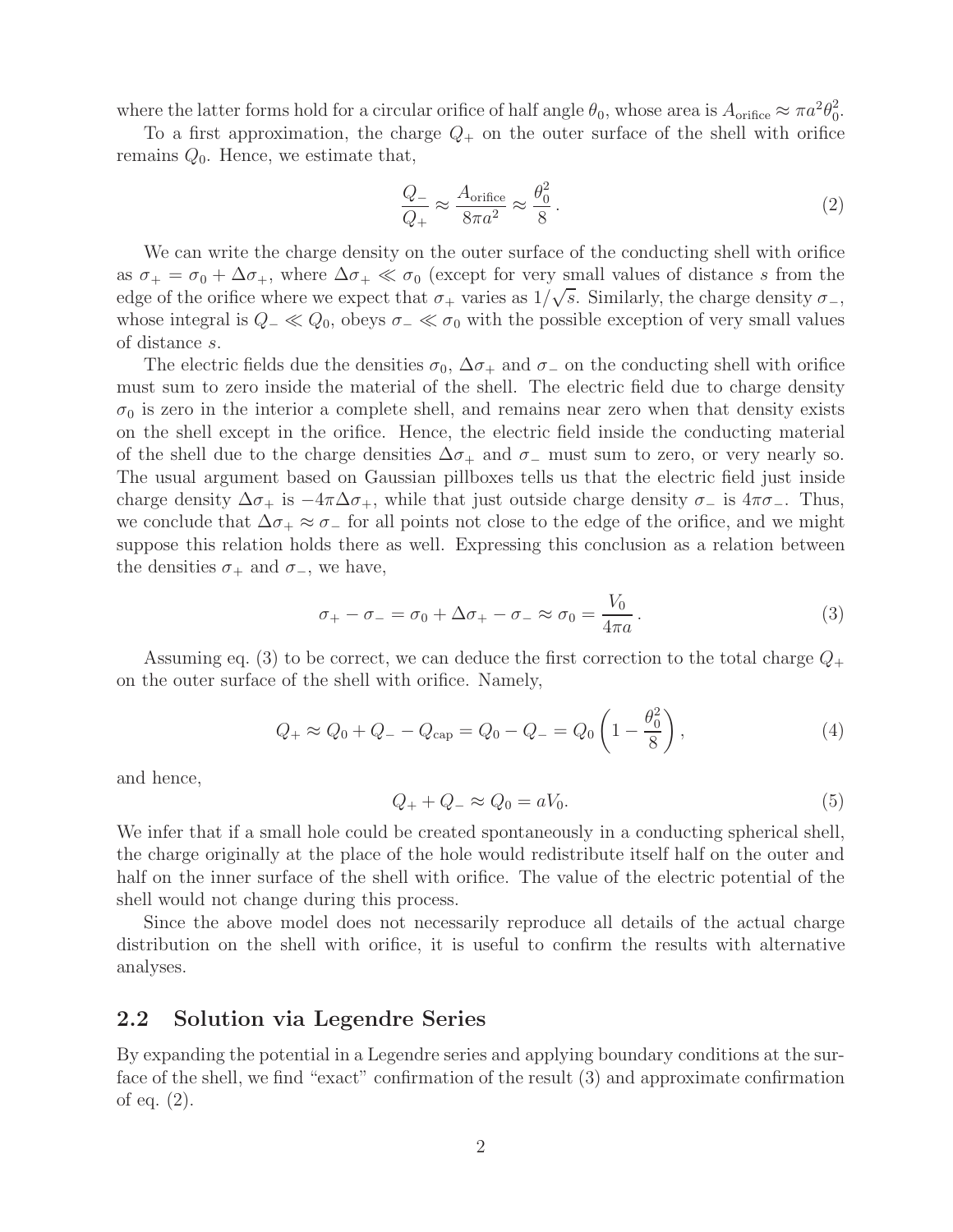We work in a spherical coordinate system  $(r, \theta, \varphi)$  in which the center of the sphere of radius a is at the origin, and the  $+z$  axis passes through the center of the circular orifice. Once we have an expression for the azimuthally symmetric potential  $V(r, \theta)$ , we obtain the electric field as  $\mathbf{E} = -\nabla V$  and the surface charge densities  $\sigma_{\pm}$  as,

$$
\sigma_{\pm}(\theta) = \pm \frac{E_r(r = a_{\pm}, \theta)}{4\pi} = \mp \frac{1}{4\pi} \frac{\partial V(r = a_{\pm}, \theta)}{\partial r}, \qquad (6)
$$

in Gaussian units. The charge density on the outer surface is labeled  $\sigma_{+}$ .

As the potential  $V(r, \theta)$  is finite at the origin and at large r, an appropriate Legendreseries expansion is,

$$
V(r < a, \theta) = \sum_{n} A_n \left(\frac{r}{a}\right)^n P_n(\cos \theta),\tag{7}
$$

$$
V(r > a, \theta) = \sum_{n} A_n \left(\frac{a}{r}\right)^{n+1} P_n(\cos \theta), \tag{8}
$$

which is continuous across the conducting spherical shell at  $r = a$ . Hence, we obtain the following series expansions for the charges densities (6),

$$
\sigma_+(\theta) = \frac{1}{4\pi a} \sum_n (n+1) A_n P_n(\cos\theta), \tag{9}
$$

$$
\sigma_{-}(\theta) = \frac{1}{4\pi a} \sum_{n} n A_n P_n(\cos \theta). \tag{10}
$$

The potential  $V_0$  on the conductor, whose coordinates are  $(r = a, \theta_0 \le \theta \le \pi)$ , provides a partial boundary condition at  $r = a$ ,

$$
V_0 = \sum_n A_n P_n(\cos \theta < \cos \theta_0),\tag{11}
$$

With this condition we can confirm relation (3) between the charge densities (9) and (10),

$$
\sigma_{+} - \sigma_{-} = \frac{1}{4\pi a} \sum_{n} A_n P_n(\cos \theta < \cos \theta_0) = \frac{V_0}{4\pi a} \,. \tag{12}
$$

Indeed, whatever the shape of the orifice(s) in the conducting shell, condition (11) holds for the remaining conducting region, and hence relation (12) holds also [2].

The boundary condition for the rest of the spherical shell is that the radial component  $E_r = -\partial V(r = a, \theta < \theta_0)/\partial r$  of the electric field is continuous there, which leads to,

$$
0 = \sum_{n} (2n+1) A_n P_n(\cos \theta > \cos \theta_0).
$$
 (13)

We can combine the partial conditions (11) and (13) into a condition over the whole range of  $\theta$ ,

$$
\sum_{n} A_n P_n(\cos \theta) = \begin{cases}\n-2 \sum_{n} n A_n P_n(\cos \theta) & (\theta < \theta_0), \\
V_0 & (\theta > \theta_0).\n\end{cases}
$$
\n(14)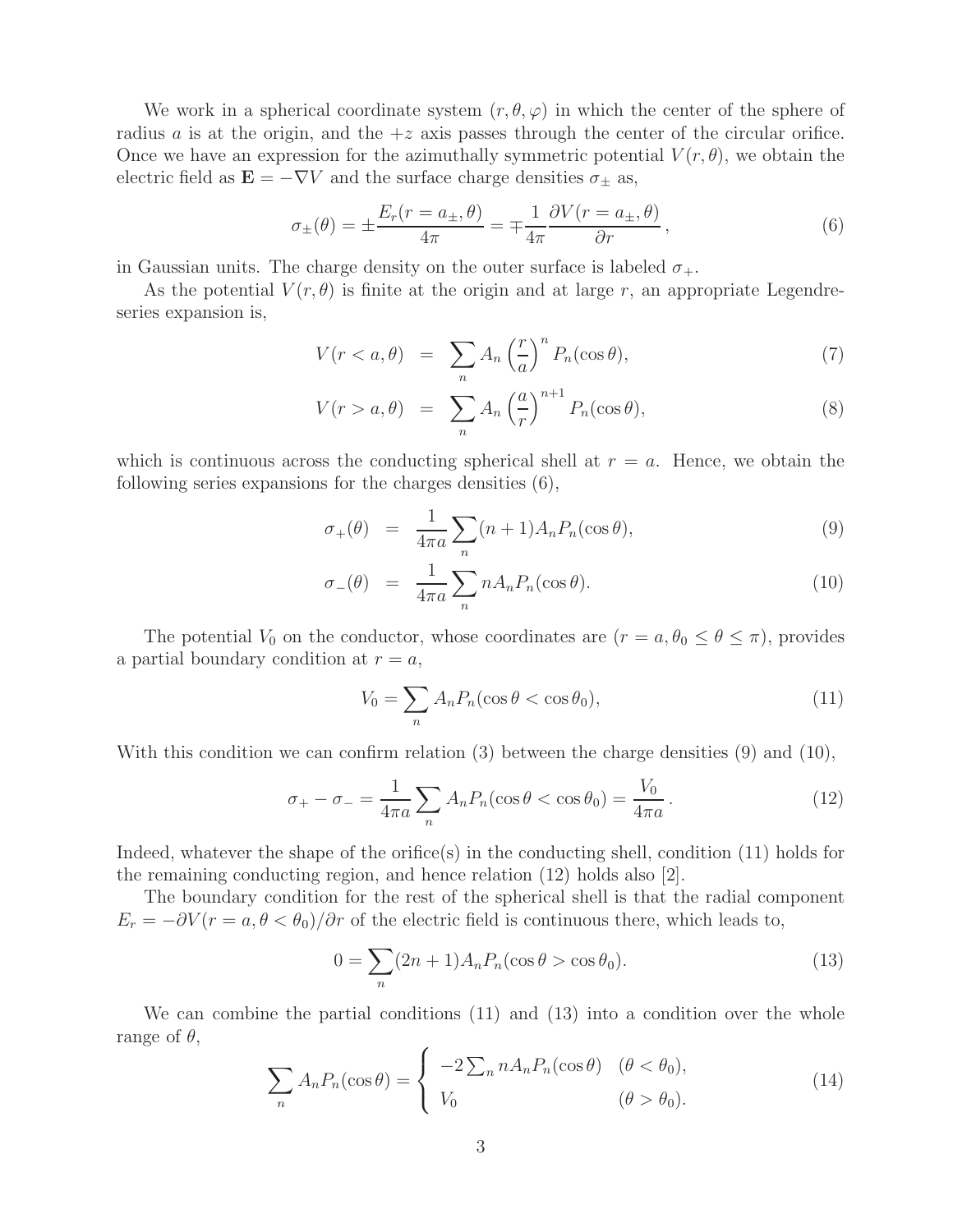For an approximate solution, we keep terms only up to the largest order  $n$  for which  $P_n(\cos\theta_0) \approx 1$ , in which case we can obtain simple analytic results via the usual method of evaluation of coefficient  $A_m$  by multiplying the boundary condition by  $P_m$  and integrating over cos  $\theta$ . Since the Legendre polynomial  $P_n$  has  $n-1$  zeroes over the interval  $0 < \theta < \pi$ , we must have  $\theta_0 \lesssim \pi/n$ , or  $n \lesssim \pi/\theta_0$ . Thus, we approximate the condition (14) as,

$$
\sum_{n=0}^{\pi/\theta_0} A_n P_n(\cos \theta) \approx \begin{cases} -2 \sum_{n=0}^{\pi/\theta_0} n A_n & (\theta < \theta_0), \\ V_0 P_0 & (\theta > \theta_0), \end{cases}
$$
(15)

using  $P_0 = 1$ . We set  $A_n = 0$  for  $n > \pi/\theta_0$ .

To isolate  $A_m$  for  $1 < m < \pi/\theta_0$  we multiply eq. (15) by  $P_m$  and integrate from -1 to 1 with respect to  $d \cos \theta$  to find,

$$
A_m = \frac{2m+1}{2} \left( -2 \sum_{n=0}^{\pi/\theta_0} n A_n \int_{\cos\theta_0}^1 P_m d\cos\theta + V_0 \int_{-1}^{\cos\theta_0} P_0 P_m d\cos\theta \right)
$$
  
\n
$$
\approx \frac{2m+1}{2} \left( -2 \sum_{n=0}^{\pi/\theta_0} n A_n \int_{\cos\theta_0}^1 d\cos\theta + V_0 \int_{-1}^1 P_0 P_m d\cos\theta - V_0 \int_{\cos\theta_0}^1 d\cos\theta \right)
$$
  
\n
$$
= V_0 \delta_{0m} - \frac{2m+1}{2} \left( 2 \sum_{n=0}^{\pi/\theta_0} n A_n + V_0 \right) (1 - \cos\theta_0)
$$
  
\n
$$
\approx V_0 \delta_{0m} - \frac{(2m+1)\theta_0^2}{4} \left( 2 \sum_{n=0}^{\pi/\theta_0} n A_n + V_0 \right), \qquad (16)
$$

recalling that  $P_m \approx 1$  for  $\cos \theta > \cos \theta_0$ . To complete the evaluation of  $A_m$  we need the sum  $\sum_{n=0}^{\pi/\theta_0} nA_n$ , which we find from eq. (16) to obey,

$$
\sum_{m=0}^{\pi/\theta_0} m A_m = -\sum_{m=0}^{\pi/\theta_0} m (2m+1) \frac{\theta_0^2}{4} \left( 2 \sum_{n=0}^{\pi/\theta_0} n A_n + V_0 \right)
$$
  

$$
\approx -\frac{\pi^3}{6\theta_0} \left( 2 \sum_{n=0}^{\pi/\theta_0} n A_n + V_0 \right), \tag{17}
$$

since,

$$
\sum_{m=0}^{\pi/\theta_0} m(2m+1) \approx \int_0^{\pi/\theta_0} x^2 dx = \frac{2}{3} (\pi/\theta_0)^3.
$$
 (18)

Solving eq. (17) we have,

$$
\sum_{n=0}^{\pi/ \theta_0} n A_n \approx -V_0 \frac{\pi^3 / 6\theta_0}{1 + \pi^3 / 3\theta_0},\tag{19}
$$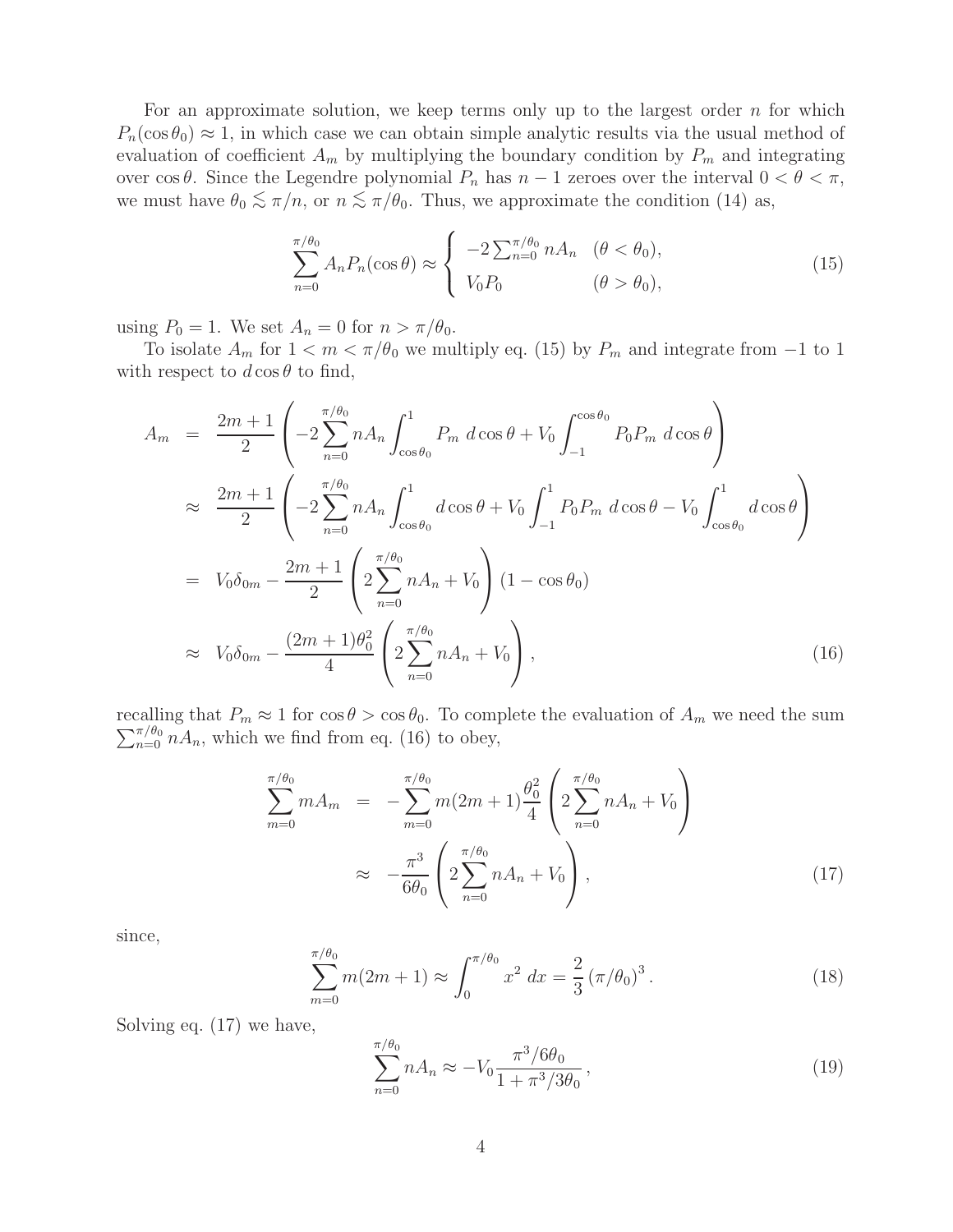and,

$$
2\sum_{n=0}^{\pi/\theta_0} nA_n + V_0 \approx V_0 \left(1 - \frac{\pi^3/3\theta_0}{1 + \pi^3/3\theta_0}\right) = V_0 \frac{1}{1 + \pi^3/3\theta_0} \approx \frac{3\theta_0}{\pi^3} V_0.
$$
 (20)

In sum, we approximate the Fourier coefficients as,

$$
A_n \approx \begin{cases} V_0 \delta_{0n} - \frac{(2n+1)3\theta_0^3}{4\pi^3} V_0 & (n < \pi/\theta_0), \\ 0 & (n > \pi/\theta_0). \end{cases}
$$
 (21)

The potential on the axis  $\theta = 0$  inside the spherical shell is,

$$
V(r < a, 0) = \sum_{n=0}^{\pi/\theta_0} A_n \left(\frac{r}{a}\right)^n P_n(1) \approx V_0 \left(1 - \sum_{n=0}^{\pi/\theta_0} \frac{(2n+1)3\theta_0^3}{4\pi^3} \left(\frac{r}{a}\right)^n\right),\tag{22}
$$

which drops from  $V_0$  at the center of the sphere to,

$$
V(a,0) \approx V_0 \left( 1 - \sum_{0}^{\pi/ \theta_0} \frac{(2n+1)3\theta_0^3}{4\pi^3} \right) \approx V_0 \left( 1 - \frac{3\theta_0}{4\pi} \right)
$$
(23)

at the center of the circular orifice. The equipotential surfaces, which would be spherical in the absence of the orifice, are deflected towards the orifice, and in some cases the deflection forms a "bubble" that passes through the orifice into the interior of the spherical shell. Very similar behavior occurs for the case of a circular hole in a conducting plane, as illustrated in Fig. 3.14 of [3]. Associated with this behavior is the presence of some charge on the interior surface of the spherical shell.

The charge density  $\sigma_-$  on the inner surface of the spherical shell follows from eq. (10),

$$
\sigma_{-} \approx \frac{1}{4\pi a} \sum_{n=0}^{\pi/\theta_0} n A_n P_n(\cos \theta) \approx \frac{V_0}{4\pi a} \sum_{n=0}^{\pi/\theta_0} n \frac{(2n+1)3\theta_0^3}{4\pi^3} P_n(\cos \theta). \tag{24}
$$

Although there is no physical charge in the region  $\theta < \theta_0$ , eq. (24) is formally defined there, and  $\int_{-1}^{1} \sigma_{-} d \cos \theta = 0$ . This permits the charge  $Q_{-}$  on the inner surface of the spherical shell with a circular orifice of area  $A_{\text{orifice}} \approx \pi a^2 \theta_0^2$  to be calculated as,

$$
Q_{-} = \int_{-1}^{\cos\theta_{0}} 2\pi a^{2} \sigma_{-} d\cos\theta = 2\pi a^{2} \int_{-1}^{1} \sigma_{-} d\cos\theta - 2\pi a^{2} \int_{\cos\theta_{0}}^{1} \sigma_{-} d\cos\theta
$$
  

$$
\approx \frac{V_{0}}{4\pi a} \sum_{n=0}^{\pi/\theta_{0}} n \frac{(2n+1)3\theta_{0}^{3}}{4\pi^{3}} A_{\text{orifice}} \approx \frac{V_{0}}{8\pi a} A_{\text{orifice}} \approx aV_{0} \frac{\theta_{0}^{2}}{8}.
$$
 (25)

We see that the result  $Q_{-} \approx V_0 A_{\text{orifice}}/8\pi a$  holds for a small orifice of any shape [2].

The charge density  $\sigma_+$  on the outer surface to that on the inner surface by eq. (12), so the charge  $Q_+$  on the outer surface is given by,

$$
Q_{+} = Q_{-} + \int_{-1}^{\cos \theta_{0}} 2\pi a^{2} \frac{V_{0}}{4\pi a} d\cos \theta
$$
  

$$
\approx aV_{0} \left(\frac{\theta_{0}^{2}}{8} + \frac{1 + \cos \theta_{0}}{2}\right) \approx aV_{0} \left(\frac{\theta_{0}^{2}}{8} + 1 - \frac{\theta_{0}^{2}}{4}\right) \approx aV_{0} \left(1 - \frac{\theta_{0}^{2}}{8}\right). \tag{26}
$$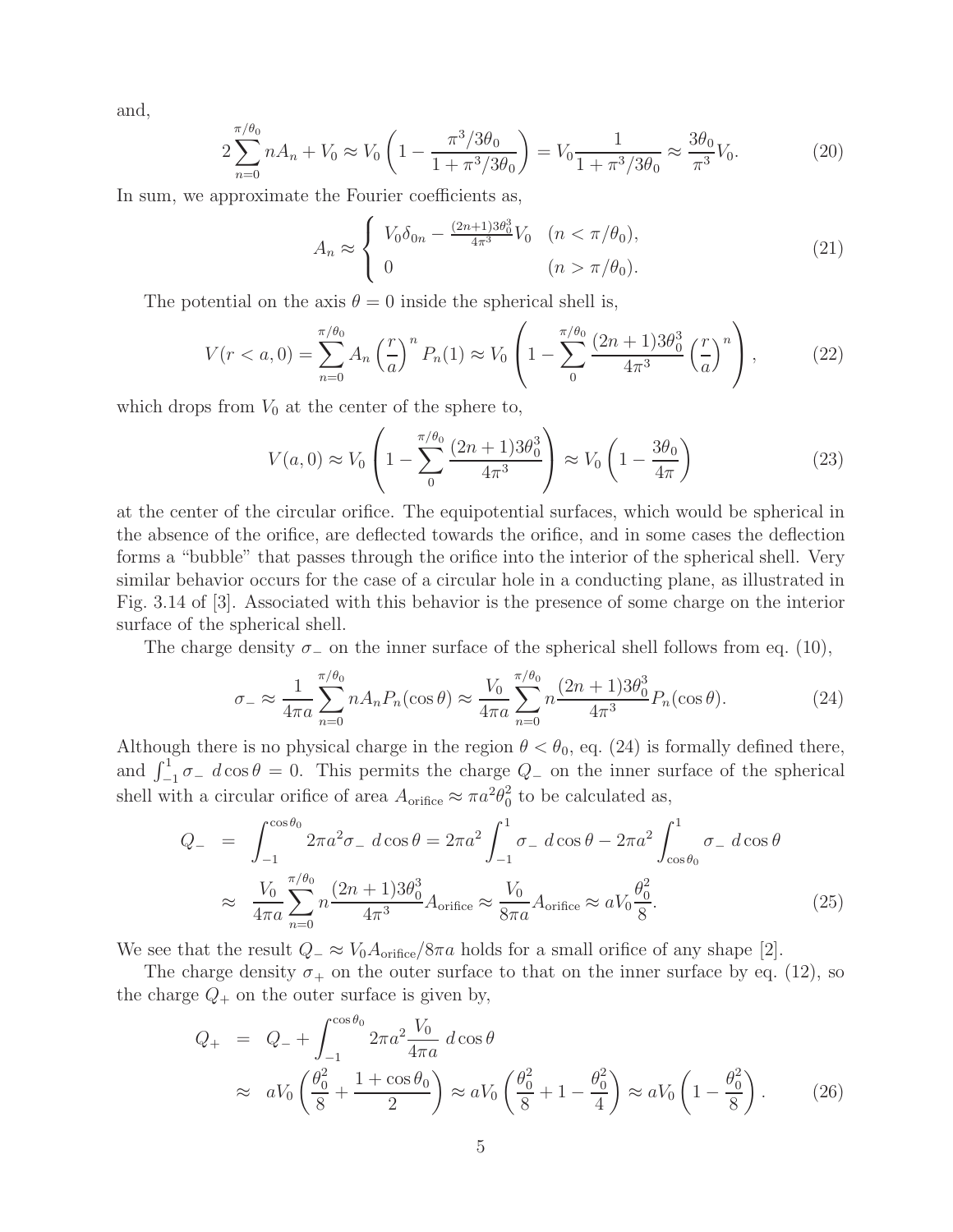The total charge on the spherical shell is,

$$
Q_+ + Q_- \approx aV_0,\tag{27}
$$

which is the same as the charge on a complete conducting sphere of radius  $a$  at potential  $V_0$ .

The ratio of the charge on the inner surface to that on the outer surface is,

$$
\frac{Q_{-}}{Q_{+}} \approx \frac{A_{\text{orifice}}}{2A_{\text{sphere}}} \approx \frac{\theta_0^2}{8}.
$$
\n(28)

The approximate result (28) confirms eq. (2), but is based on the truncated set of Fourier coefficients (21). Hence, additional confirmation is still desirable.

#### **2.3 Solution via Green's Functions**

Green [1] introduced what are now called Green's functions to provide a (then) new derivation of Poisson's integral for a sphere of radius a, namely that the potential at an interior point  $(b, \theta, \phi)$  is given in terms of the potential on the surface S as,

$$
V(r, \theta, \phi) = \frac{a^2 - b^2}{4\pi a} \int \frac{V(r' = a, \theta', \phi')}{R^3} dS',
$$
\n(29)

where  $R$  is the distance from the interior point to area element on the surface  $|4|$ . He then considered the case of a shell at potential  $V_0$  with a circular orifice of half angle  $\theta_0 \ll 1$ , and imagined the effect of the orifice is the same as the superposition of the spherical cap of half angle  $\theta_0$  on a complete shell and a conducting disk of radius  $a\theta_0$  of charge opposite to that of the cap. After some very clever analysis he found the charge densities  $\sigma_+$  and  $\sigma_-$  to be related by eq. (3), with  $\sigma_-\$  given by,

$$
\sigma_{-}(\theta) \approx \frac{V_0}{4\pi^2 a} \left( \frac{\sqrt{2}\theta_0/2}{\sqrt{1-\cos\theta}} - \tan^{-1} \frac{\sqrt{2}\theta_0/2}{\sqrt{1-\cos\theta}} \right). \tag{30}
$$

The total charge  $Q_$  on the inner surface is therefore,

$$
Q_{-} = \int_{-1}^{\cos\theta_{0}} 2\pi a^{2} \sigma_{-} d\cos\theta
$$
  
\n
$$
= \frac{aV_{0}}{2\pi} \int_{-1}^{\cos\theta_{0}} \left( \frac{\sqrt{2}\theta_{0}/2}{\sqrt{1-\cos\theta}} - \tan^{-1} \frac{\sqrt{2}\theta_{0}/2}{\sqrt{1-\cos\theta}} \right) d\cos\theta
$$
  
\n
$$
= \frac{aV_{0}}{2\pi} \int_{\theta_{0}/2}^{1} (x - \tan^{-1} x) \frac{\theta_{0}^{2}}{x^{3}} dx
$$
  
\n
$$
= \frac{aV_{0}\theta_{0}^{2}}{2\pi} \left[ -\frac{1}{x} + \frac{1}{2} \left( 1 + \frac{1}{x^{2}} \right) \tan^{-1} x + \frac{1}{2x} \right]_{\theta_{0}/2}^{1}
$$
  
\n
$$
\approx \frac{aV_{0}\theta_{0}^{2}}{2\pi} \left( \frac{\pi}{4} - \frac{1}{2} \right) = \frac{aV_{0}\theta_{0}^{2}}{8} \left( 1 - \frac{2}{\pi} \right) \approx \frac{aV_{0}\theta_{0}^{2}}{22}.
$$
 (31)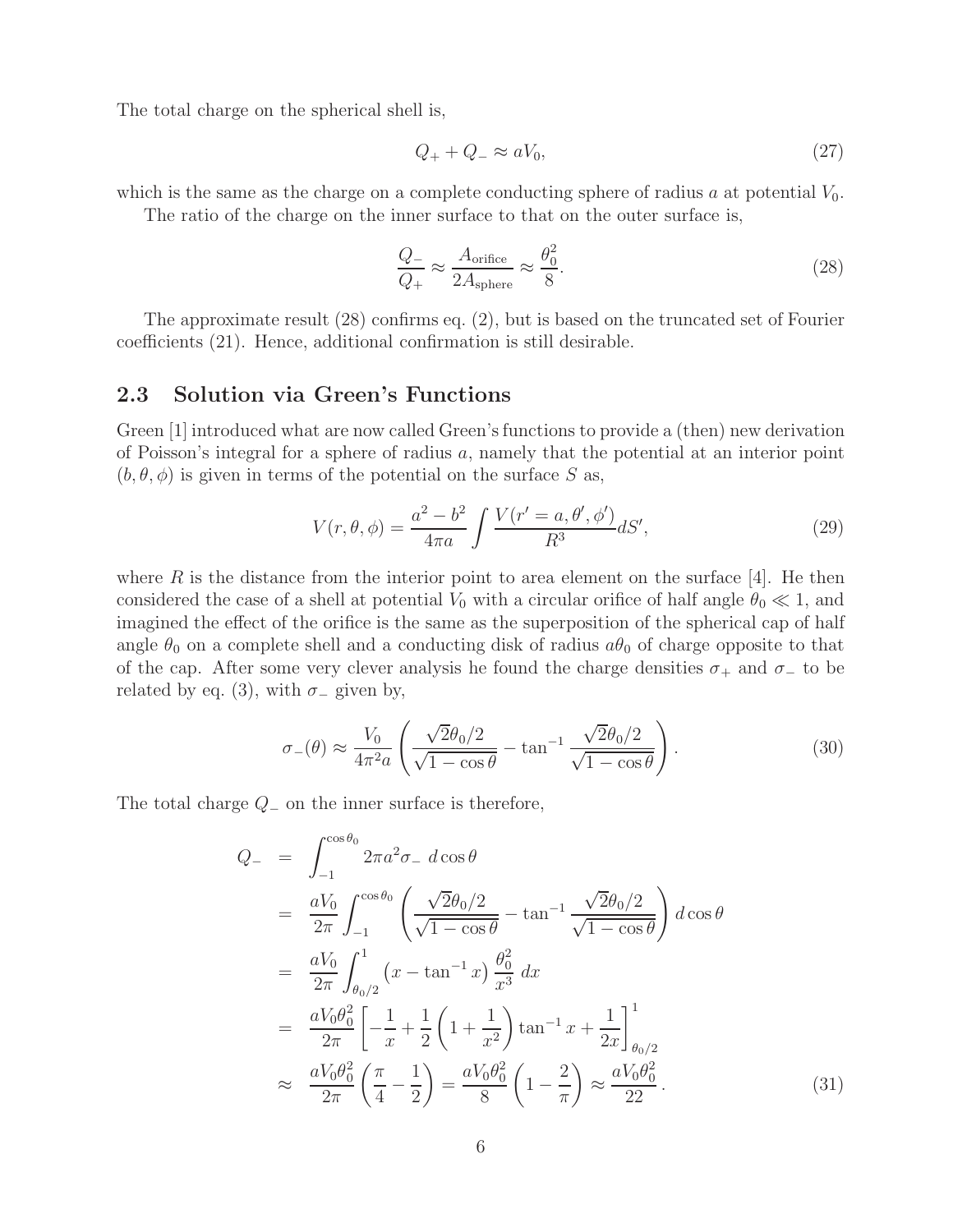As we will see in the following section, the "exact" form for  $\sigma_$ , which in effect includes terms to all orders in  $\theta_0$ , changes the factor  $\sqrt{1-\cos\theta}$  to  $\sqrt{\cos\theta_0-\cos\theta}$ . This has the effect of shifting the upper limit of the x integration from 1 to  $\infty$ , which in turn changes the factor  $\pi/4-1/2$  to  $\pi/4$ . It is surprising that higher-order terms could change the result by a factor of 3, which shows the delicacy of Green's approximations.

For completeness, we review Green's derivation of eq. (30).

We write the total charge density  $\sigma$  at radius  $r = a$  as,

$$
\sigma(\theta) = \sigma_+ + \sigma_- = \sigma_0 + \Delta\sigma,\tag{32}
$$

where  $\sigma_0 = V_0/4\pi a$  relates the uniform charge distribution  $\sigma_0$  on a complete shell that is at potential  $V_0$ , which is also the potential of the conducting shell with orifice. In that orifice, the total charge distribution vanishes, so  $\Delta \sigma (\theta < \theta_0) = -\sigma_0$ .

The potential  $V(r, \theta, \varphi)$  in the interior of the shell due to charge distribution (32) can be written as,

$$
V(r, \theta, \varphi) = V_0 + \Delta V,\tag{33}
$$

Thus, the potential  $\Delta V$  is due to the charge distribution  $\Delta \sigma$ . Since the potential of the shell with orifice is  $V_0$ , we obtain the partial boundary condition that  $\Delta V(r = a, \theta > \theta_0) = 0$ .

To complete a solution, we need to determine the charge distribution  $\Delta \sigma$  that is induced on a grounded, conducting shell with orifice of half angle  $\theta_0$  due to a uniform charge distribution  $-\sigma_0$  on the spherical cap of the orifice.

This solution could be readily implemented if we knew the charge distribution induced on a grounded, conducting shell with orifice by a unit charge at an arbitrary point on the spherical cap of the orifice. While this approach is now associated with the name of Green, he did not in fact use this approach in 1828, and it was W. Thomson who first used this method to provide a solution valid for any angle  $\theta_0$ , as described in to following section.

Rather, the approach of Green in his Essay [1] was to consider that part of the potential  $\Delta V$  due to the uniform charge distribution  $\Delta \sigma = -\sigma_0$  on the spherical cap  $(r = a, \theta, \theta_0)$  to be equivalent to that of a uniform flat disk of radius  $a\theta_0 \ll a$  which carries charge density  $-\sigma_0$ . By the usual argument using a Gaussian pillbox, the charge density on that disk is related to the electric field and the potential by,

$$
-\frac{\partial \Delta V(r=a_{-})}{\partial r} = \Delta E_r(r=a^{-}) = 2\pi\sigma_0.
$$
\n(34)

Thus we have a mixed boundary value problem, with knowledge of the potential over part of the boundary and knowledge of the normal derivative of the potential.

We can apply Poisson's integral (29) to the potential  $\Delta V$ , in which case we learn that,

$$
\Delta V(r,\theta,\phi) = \frac{a^2 - b^2}{4\pi a} \int_{\text{cap}} \frac{\Delta V(r'=a,\theta',\phi')}{R^3} dS',\tag{35}
$$

since  $\Delta V = 0$  on the conducting shell.

*(More to come...)*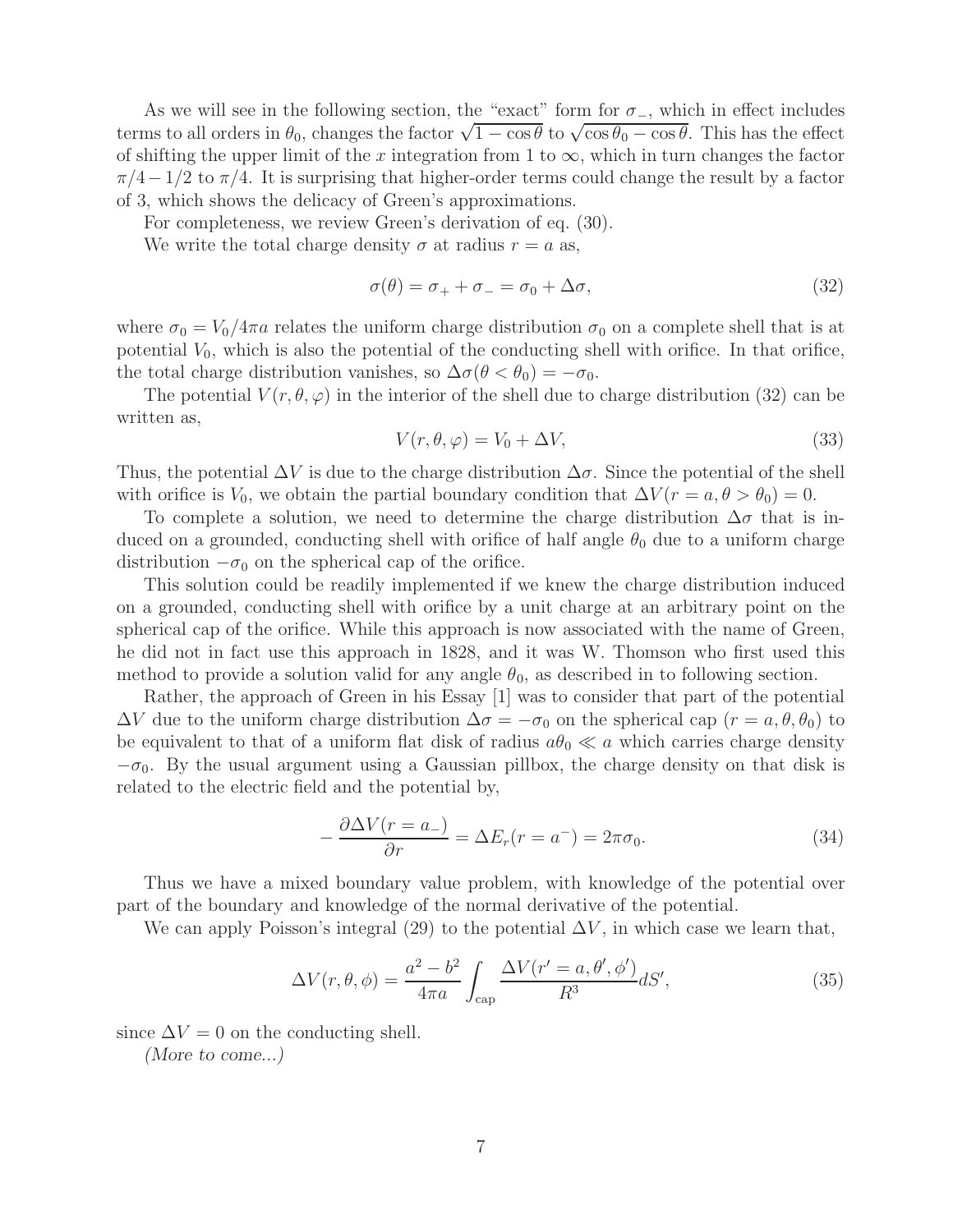#### **2.4 Solution by Inversion for a Spherical Bowl**

Apparently, W. Thomson (Lord Kelvin) first deduced the surface charge distribution on a conducting spherical shell with a circular orifice of any size (henceforth called a spherical bowl) in 1847, using his method of inversion [5] starting from the charge density (38) on the surface of a thin conducting disk, but he published the result only in 1872 [6]. In his discussion of Thomson's calculation [7], Maxwell seemed unaware of Green's prior work. Thomson's solution by inversion for the spherical bowl is also discussed by Jeans [8].

In the notation of the present paper, Thomson found the charge density  $\sigma_-\,$  on the inner surface of the spherical bowl to be,

$$
\sigma_{-}(\theta) = \frac{V_0}{4\pi^2 a} \left( \sqrt{\frac{1 - \cos \theta_0}{\cos \theta_0 - \cos \theta}} - \tan^{-1} \sqrt{\frac{1 - \cos \theta_0}{\cos \theta_0 - \cos \theta}} \right). \tag{36}
$$

We see that Green's result (30) is the small-angle limit of eq. (36).

The total charge  $Q_-\,$  on the inner surface follows from eq. (36) as,

$$
Q_{-} = \int_{-1}^{\cos\theta_{0}} 2\pi a^{2} \sigma_{-} d\cos\theta
$$
  
\n
$$
= \frac{aV_{0}}{2\pi} \int_{-1}^{\cos\theta_{0}} \left( \sqrt{\frac{1-\cos\theta_{0}}{\cos\theta_{0}-\cos\theta}} - \tan^{-1} \sqrt{\frac{1-\cos\theta_{0}}{\cos\theta_{0}-\cos\theta}} \right) d\cos\theta
$$
  
\n
$$
= \frac{aV_{0}}{2\pi} \int_{\sqrt{1-\cos\theta_{0}}/\sqrt{1+\cos\theta_{0}}}^{\infty} (x - \tan^{-1} x) \frac{4\sin^{2}(\theta_{0}/2)}{x^{3}} dx
$$
  
\n
$$
= \frac{2aV_{0}\sin^{2}(\theta_{0}/2)}{\pi} \left[ -\frac{1}{x} + \frac{1}{2} \left( 1 + \frac{1}{x^{2}} \right) \tan^{-1} x + \frac{1}{2x} \right]_{\sqrt{1-\cos\theta_{0}}/\sqrt{1+\cos\theta_{0}}}
$$
  
\n
$$
= \frac{aV_{0}}{2\pi} \left[ \pi \sin^{2}(\theta_{0}/2) + \sin\theta_{0} - \theta_{0} \right]
$$
  
\n
$$
\approx \frac{aV_{0}\theta_{0}^{2}}{8}, \qquad (37)
$$

where the approximation holds for small  $\theta_0$ . This derivation is the firmest evidence we offer in support of the "elementary" result (2).

As angle  $\theta_0$  approaches  $\pi$ , the spherical bowl approaches a thin conducting disk of radius  $b = a(\pi - \theta_0) \ll a$ . In this limit the charge density (36) becomes,

$$
\sigma_{-}(r) = \frac{V_0}{2\pi^2\sqrt{b^2 - r^2}}, \quad \text{and} \quad Q_{-} = \frac{bV_0}{2\pi}, \quad (38)
$$

which is the well-known result for the charge density on one side of a conducting disk,  $r$ being the distance from the center of the disk (see the Appendix for a highly geometric derivation of eq. (38)). Also in this limit, the charge distribution  $\sigma_0 = V_0/4\pi a$  is small compared to  $\sigma_-\$ . Hence, the charge distribution on the other side of the thin conducting disk is  $\sigma_+ = \sigma_0 + \sigma_- = \sigma_-$ . As expected, the charge distribution is the same on both sides of a conducting disk.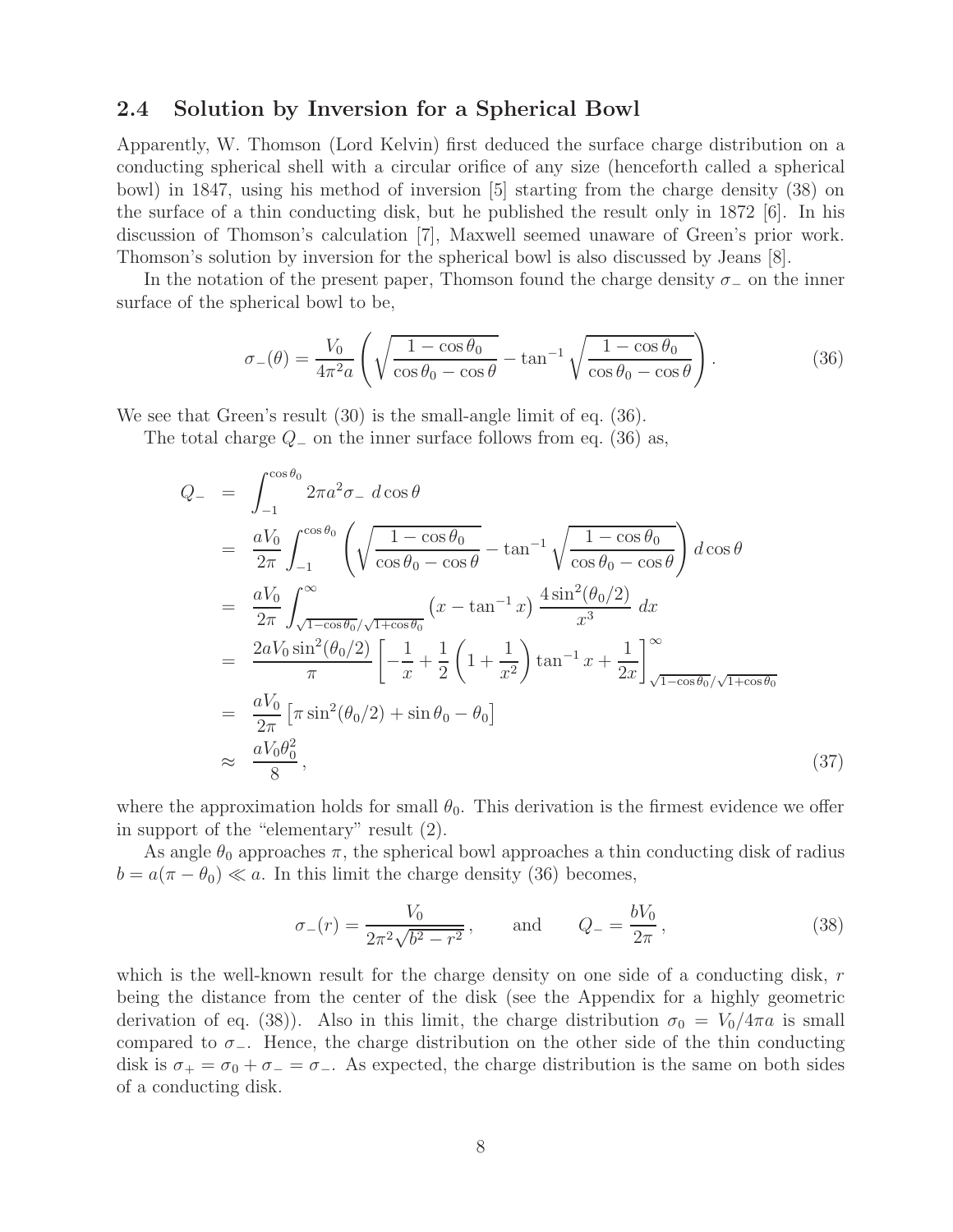We now present details of a derivation leading to eq. (36), following Thomson [6]. The starting point is based on the discussion of eqs. (32)-(33), that the difference between the charge distribution on a conducting spherical bowl and the uniform charge distribution  $\sigma_0$  on a complete sphere at the same potential is the same as that induced on a grounded spherical bowl by charge distribution  $-\sigma_0$  on the spherical cap that completes the spherical bowl.

Thomson solved this problem by first finding the charge distribution induced on a grounded spherical bowl by a unit charge at an arbitrary point on the spherical cap, using his method of inversion.

We begin with a conducting disk of radius b at potential  $V_0$ . Then, from eq. (38) and the geometry shown in Fig. 1, the charge density  $\sigma_{disk}$  on each side of the disk can be written as,

$$
\sigma_{\text{disk}} = \frac{V_0}{2\pi^2 \sqrt{(b+r)(b-r)}} = \frac{V_0}{2\pi^2 \sqrt{EP \cdot PD}} = \frac{V_0}{2\pi^2 \sqrt{AP \cdot PB}},\tag{39}
$$

where  $APB$  is any chord that passes through point P and  $ECD$  is the diameter that contains P.



Figure 1: Point  $P$  on diameter  $ECD$  is at distance  $r$  from the center of a circle of radius b. APB is any chord that contains P. Triangles ADP and BEP are similar since  $\angle DAP = \angle DAB = (\angle BCD)/2 = \angle BED = \angle BEP$ . Hence  $EP/PB = AP/PD$ , and  $AP \cdot PB = EP \cdot PD = (b+r)(b-r) = b^2 - r^2$ .

Next, we invert the disk with respect to a sphere of radius s whose center  $O$  is not in the plane of the disk, as shown in Fig. 2. The plane that contains the disk inverts into a sphere that passes through the center of inversion  $O$ , and the disk inverts into a spherical bowl that occupies part of that sphere. The distance  $OP$  from the center of inversion to a point  $P$  on the bowl is related to the distance  $OP'$  of the inverse point on the disk by,

$$
OP \cdot OP' = s^2. \tag{40}
$$

The principle of the method of inversion is that if we relate the charge  $dq = \sigma_{\text{bowl}} dS$ in area element dS about point P on the bowl to charge  $dq' = \sigma_{disk}(V_0)dS'$  in element dS' about point P' on the conducting disk whose potential is  $V_0$  according to  $dq = -dq'(OP/s)$ ,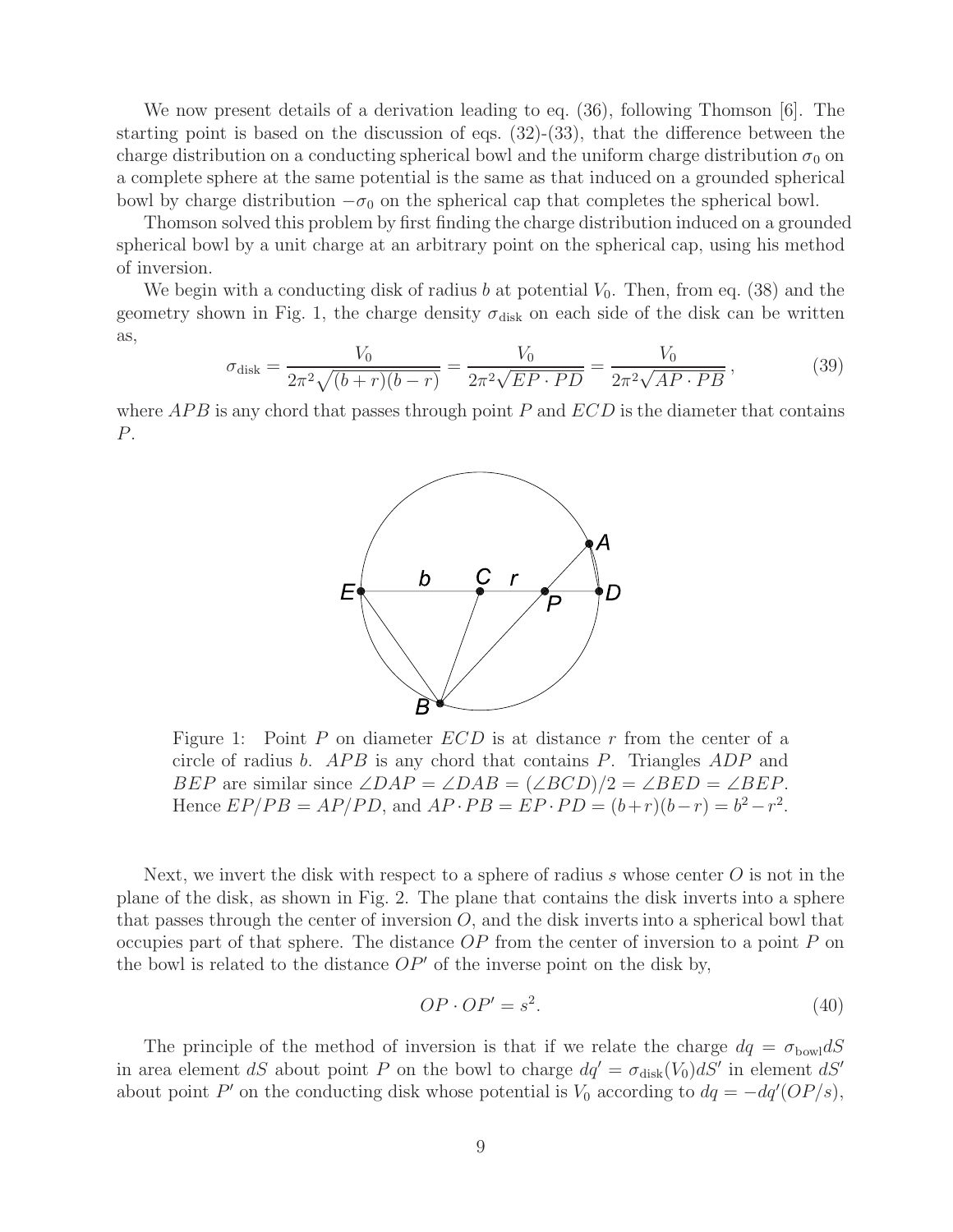

Figure 2: The inverse of a disk with respect to a sphere of radius s centered at point  $O$  is a spherical bowl that lies on a sphere that contains point  $O$ . The plane  $OA'B'$  is not necessarily perpendicular to the plane of the disk, and in general  $A'B'$  is not a diameter of the disk, but only a chord.

then the charge distribution on the spherical bowl is that for the case that the bowl is a grounded conductor in the presence of charge  $sV_0$  at point O.

Since the conducting disk has the same charge distribution  $\sigma_{disk}$  on both of its sides, the method of inversion tells us that both the inner and outer surfaces of a grounded, conducting spherical bowl have the same charge distributions induced by a charge placed anywhere on the spherical cap that completes the bowl. As the case of a conducting spherical bowl at potential  $V_0$  is the superposition of a complete shell of charge density  $\sigma_0 = V_0/4\pi a$  and a grounded conducting bowl when charge density  $-\sigma_0$  covers the spherical cap, we have another confirmation of relation (3) that  $\sigma_+ - \sigma_- = \sigma_0$ .

Area element dS about point  $\overline{P}$  on the bowl is the inverse of element dS' about  $P'$  on the disk. Hence,

$$
\frac{dS}{dS'} = \left(\frac{OP}{OP'}\right)^2 = \frac{(OP)^4}{s^4},\tag{41}
$$

using eq. (39).

Following the spirit of Green, we desire the charge distribution at point P on each side of a grounded conducting bowl induced by unit charge at point  $O$ , which we obtain from eqs.  $(40)-(41)$  as,

$$
\sigma_{\text{bowl}}(P, V = 0, q_0 = 1) = \frac{dq}{dS} = -\frac{1}{sV_0} dq' \frac{OP}{s} \frac{s^4}{dS' \cdot (OP)^4} = -\frac{\sigma_{\text{disk}}(V_0)}{V_0} \frac{s^2}{(OP)^3}
$$

$$
= -\frac{s^2}{2\pi^2 (OP)^3 \sqrt{A'P' \cdot P'B'}}.
$$
(42)

Expression (42) will be more useful if we can replace distances  $A'P'$  and  $P'B'$  measured on the disk by quantities related to the spherical bowl. Referring to Fig. 2, we see that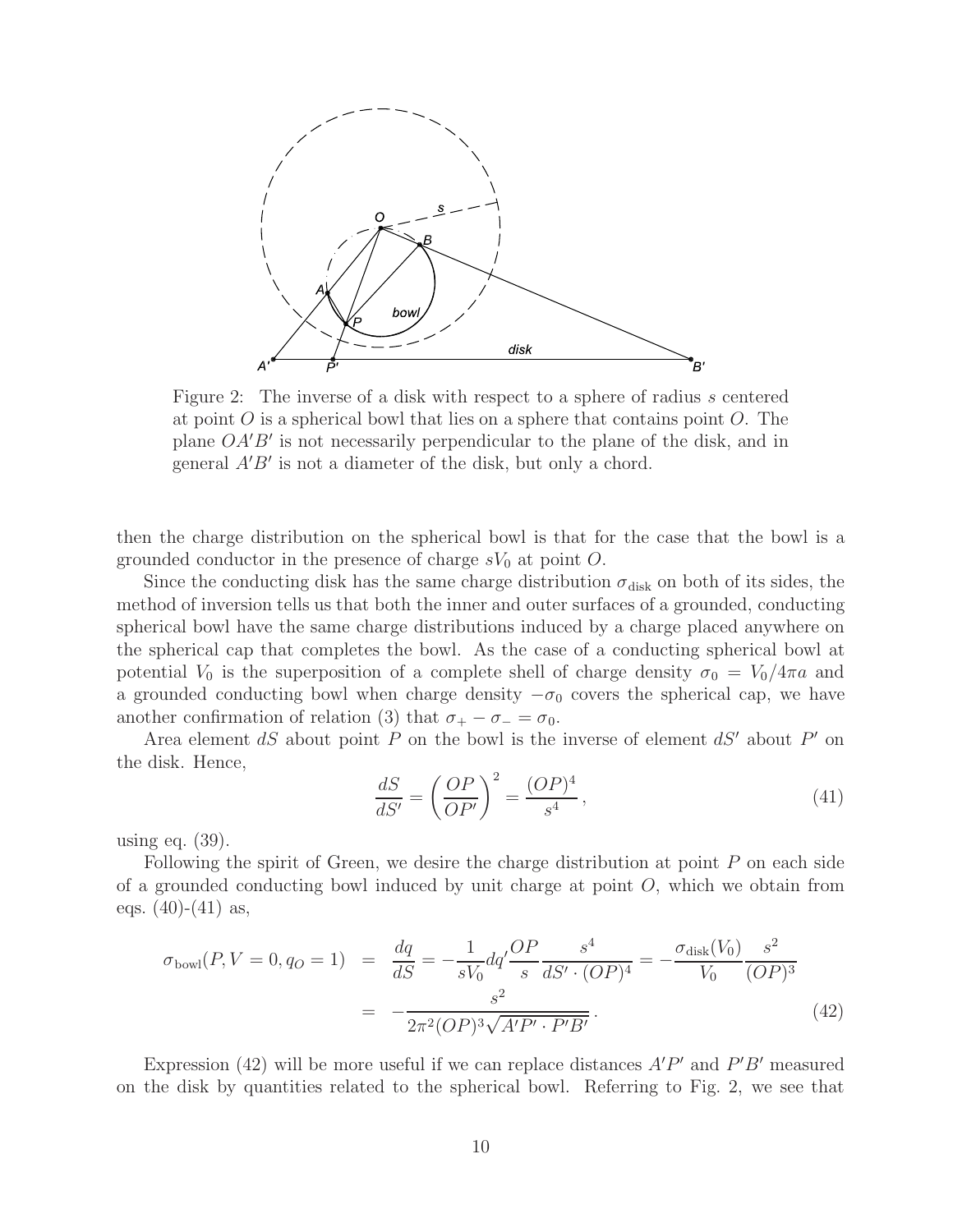triangles  $APO$  and  $A'P'O$  are similar, so that,

$$
\frac{A'P'}{AP} = \frac{OA'}{OP} = \frac{s^2}{OA \cdot OP},\tag{43}
$$

since A and  $A'$  are inverse points with respect to the sphere of radius s about O. Likewise, similar triangles  $BPO$  and  $B'P'O$  lead to,

$$
\frac{P'B'}{PB} = \frac{OB'}{OP} = \frac{s^2}{OB \cdot OP}.
$$
\n(44)

Thus,

$$
A'P' \cdot P'B' = \frac{OB'}{OP} = \frac{s^4}{(OP)^2} \frac{AP \cdot PB}{OA \cdot OB}.
$$
\n(45)

If we keep points O and P' fixed then point P' is fixed also, but we can vary the chord  $A'P'B'$ and consequently the location of points  $A$  and  $B$  as well. Under such variation the ratio  $s^4/(OP)^2$  remains constant, and the product  $A'P' \cdot P'B'$  also remains constant according to the logic of eq. (39) and Fig. 1. Hence, we obtain the peculiar theorem that the ratio  $(AP \cdot PB)/(OA \cdot OB)$  is also constant during such variation, which result Thomson attributes to Liouville.

In any case, we see that eq.  $(42)$  for the charge density at point P can also be written as,

$$
\sigma_{\text{bowl}}(P, V = 0, q_0 = 1) = -\frac{1}{2\pi^2 (OP)^2} \frac{\sqrt{OA \cdot OB}}{\sqrt{AP \cdot PB}}.
$$
\n(46)



Figure 3: When the center of inversion,  $O$ , lies in the plane of the original disk whose center is  $C'$ , then the inverse of that disk is another disk with center at C in the same plane. While point  $C'$  is not the inverse of point  $C$  [9], all other primed points are the inverses of their unprimed partner. When the chord  $A'P'B'$  lies along the line  $OP'$ , triangles  $OBD$  and  $OAE$  are similar, and hence  $OA \cdot OB = OD \cdot OE = (a - b)(a + b) = a^2 - b^2$ .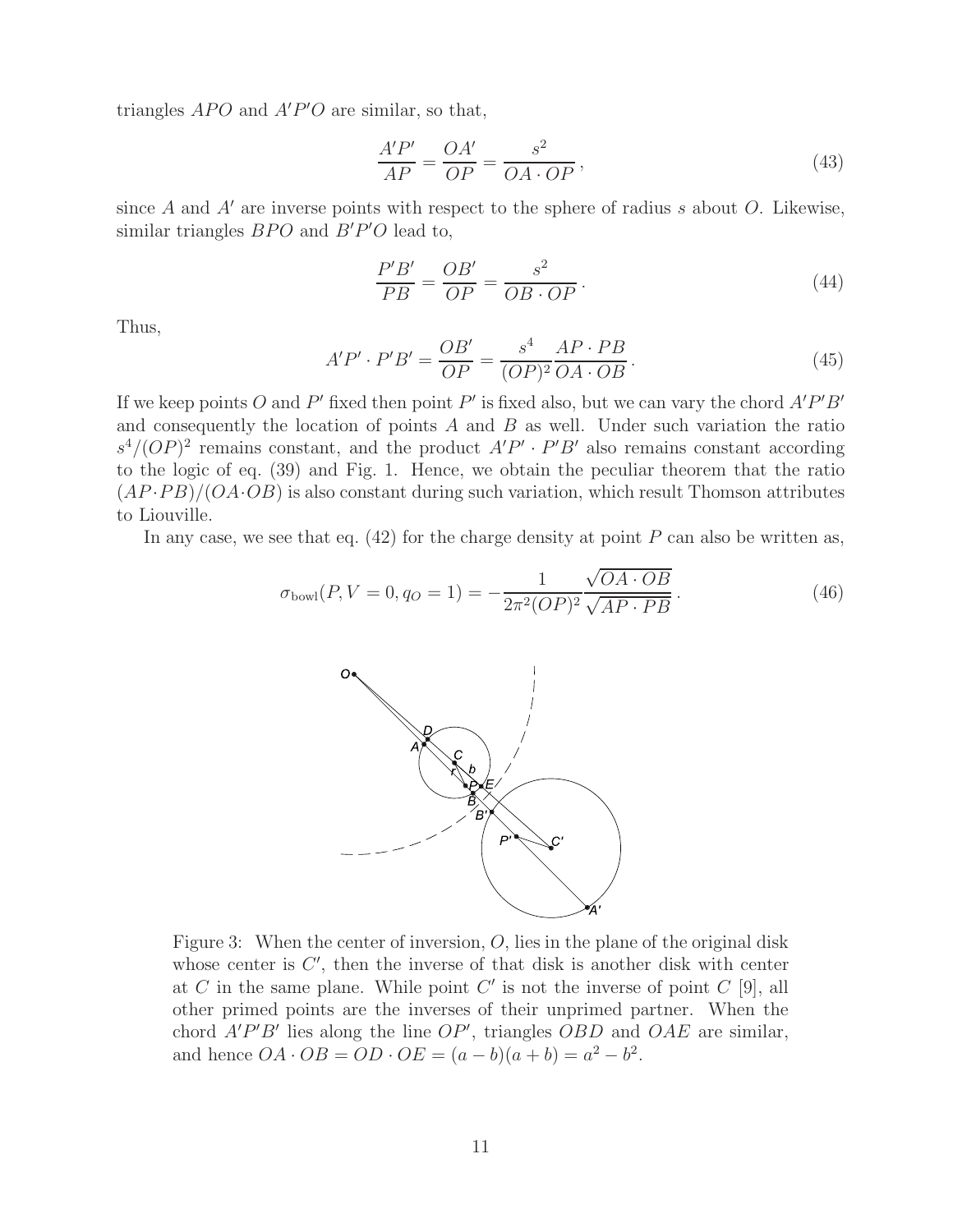This result is remarkable in that it does not depend on the radius s of the sphere of inversion nor (directly) on the radius of the spherical bowl. In particular, we can take point O to lie in the plane of the original disk and outside its bounding circle, in which case the spherical bowl degenerates into another disk (which lies between point  $O$  and the original disk). Hence, charge distribution (46) also holds for the case of a grounded, conducting disk in the presence of unit charge at point  $O$ . We write the distance from point  $O$  to the center of the grounded disk as  $a$ , the radius of the disk as  $b$ , the distance from the center of the disk to point P as r, and the distance OP as R. We have seen that the ratio  $(OA \cdot OB)/(AP \cdot PB)$  is independent of the choice of chord  $A'P'B'$  for fixed points O, P and P'. We can conveniently evaluate this ratio of the case that the chord  $A'P'B$  lies along the line  $OP'$ , as shown in Fig 3. By the argument in the caption of Fig. 1,  $AP \cdot PB = b^2 - r^2$ , and by a very similar argument  $OA \cdot OB = a^2 - b^2$ . Thus, eq. (46) tells us that the charge distribution induced on each side of a grounded, conducting circular disk of radius  $b$  by unit charge in the plane of the disk at distance  $a > b$  is,

$$
\sigma_{\text{disk}}(r) = -\frac{1}{2\pi^2 R^2} \frac{\sqrt{a^2 - b^2}}{\sqrt{b^2 - r^2}},\tag{47}
$$

where  $R$  is the distance between the exterior unit charge and the point of interest on the disk. This result was first given by Green, p. 181 of [1].

We can now complete the calculation of the charge distribution induced on a grounded, conducting spherical bowl of radius a by uniform charge distribution  $-\sigma_0$  on the spherical cap that completes the bowl. We will calculate the distribution  $\sigma_-(\theta)$  on the inner surface of the bowl, and obtain the distribution  $\sigma_+$  on the outer surface via relation (3). Integrating eq.(46) over points  $O = (a, \theta' < \theta_0, \varphi')$  on the spherical cap, for point  $P = (a, \theta > \theta_0, 0)$  we have,

$$
\sigma_{-}(\theta > \theta_0, V = 0, \sigma_{\text{cap}} = -\sigma_0) = \int_{\cos\theta_0}^{1} a^2 d\cos\theta' \int_0^{2\pi} d\varphi' \frac{\sigma_0}{2\pi^2 (OP)^2} \frac{\sqrt{OA \cdot OB}}{\sqrt{AP \cdot PB}}.
$$
 (48)

Points A, B, O and P in the integrand of eq. (48) all lie in the same plane, but according to the theorem of Liouville proved above, we are free to chose for this any plane that contains points O and P. Points A and B are then the intersection of this plane with the rim of the spherical bowl. Thomson suggests that we always choose the plane ABOP to contain the "south pole" S of the bowl, *i.e.*, the intersection of the axis of the bowl with its surface, as shown in Fig. 4.

We introduce angles  $\alpha$  and  $\beta$  as shown in Fig. 4 so that the lengths of lines AS, PS, AP and  $PB$  are related by,

$$
AS = 2d\sin\alpha,\tag{49}
$$

$$
PS = 2d\sin\beta,\tag{50}
$$

$$
AP = 2d\sin(\alpha - \beta), \tag{51}
$$

$$
PB = 2d\sin(\alpha + \beta). \tag{52}
$$

Using the identity  $\sin(\alpha - \beta) \sin(\alpha + \beta) = \sin^2 \alpha - \sin^2 \beta$ , we find that,

$$
AP \cdot PB = (AS)^{2} - (PS)^{2} = 2a^{2}(\cos \theta_{0} - \cos \theta),
$$
\n(53)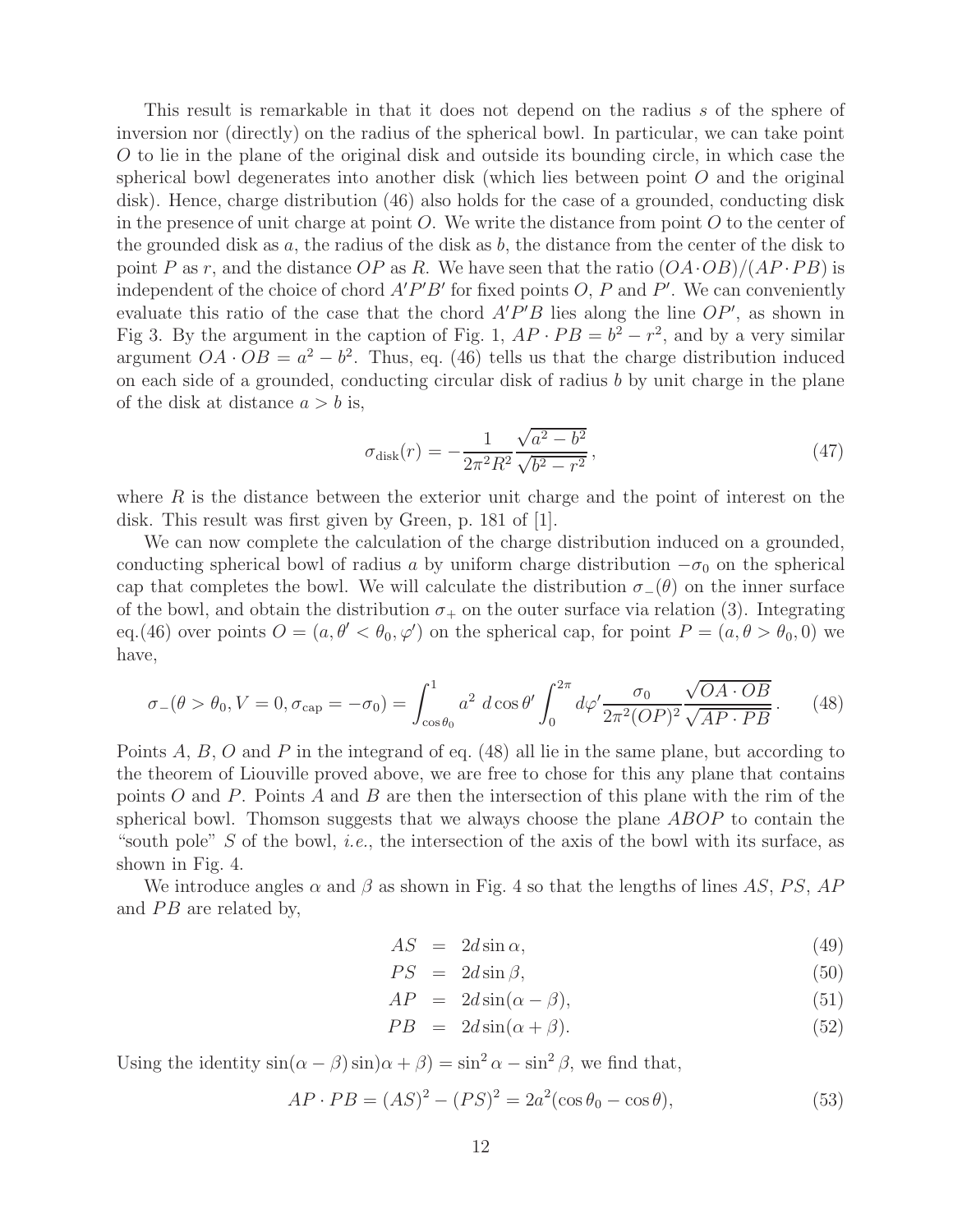

Figure 4: The plane ABOP may be chosen to contain the "south pole" S of the spherical bowl without changing the result of eq. (46). This plane does not, in general, contain the center of the spherical bowl, but its intersection with the bowl is an arc *APSB* of a circle with radius  $d \leq a$ . The arc *AS* subtends angles  $2\alpha$  with respect to the center of arc  $APSB$ , arc PS subtends angle 2 $\beta$ . Then, arc AP subtends angle 2( $\alpha - \beta$ ), and arc PSB subtends angle  $2(\alpha + \beta)$ .

noting also that  $(AS)^2 = 2a^2(1 + \cos\theta_0)$ , *etc.* By a similar construction that emphasizes point  $O$  rather than point  $P$ , we also have that,

$$
OA \cdot OB = (OS)^{2} - (AS)^{2} = 2a^{2}(\cos \theta' - \cos \theta_{0}).
$$
\n(54)

Forms (53) and (54) are convenient in that their lefthand sides appear to depend on the azimuthal coordinates of points  $A, B, O$  and  $P$ , while the righthand sides depend only on the polar coordinates.

Thus, the only remaining azimuthal dependence of the integrand of eq. (48) is that due to length OP, which can be expressed as,

$$
(OP)^{2} = 2a^{2}(1 - \cos \gamma) = 2a^{2}(1 - \cos \theta \cos \theta' - \sin \theta \sin \theta' \cos \varphi'),
$$
\n(55)

where  $\gamma$  is the angle subtended by arc OP with respect to the center of the spherical bowl. Combining eqs.  $(48)$  and  $(53)-(55)$ , we have,

$$
\sigma_{-}(\theta) = \frac{V_0}{16\pi^3 a} \int_{\cos\theta_0}^{1} d\cos\theta' \sqrt{\frac{\cos\theta' - \cos\theta_0}{\cos\theta_0 - \cos\theta}} \int_0^{2\pi} d\varphi' \frac{1}{1 - \cos\theta \cos\theta' - \sin\theta \sin\theta' \cos\varphi'}
$$
  
\n
$$
= \frac{V_0}{16\pi^3 a} \int_{\cos\theta_0}^{1} d\cos\theta' \sqrt{\frac{\cos\theta' - \cos\theta_0}{\cos\theta_0 - \cos\theta}} \frac{2\pi}{\sqrt{(1 - \cos\theta \cos\theta')^2 - \sin^2\theta \sin^2\theta'}}
$$
  
\n
$$
= \frac{V_0}{8\pi^2 a \sqrt{\cos\theta_0 - \cos\theta}} \int_{\cos\theta_0}^{1} d\cos\theta' \frac{\sqrt{\cos\theta' - \cos\theta_0}}{\cos\theta' - \cos\theta}
$$
  
\n
$$
= \frac{V_0}{8\pi^2 a \sqrt{\cos\theta_0 - \cos\theta}} \int_0^{\sqrt{1 - \cos\theta_0}} \frac{2x^2 dx}{x^2 + \cos\theta_0 - \cos\theta}
$$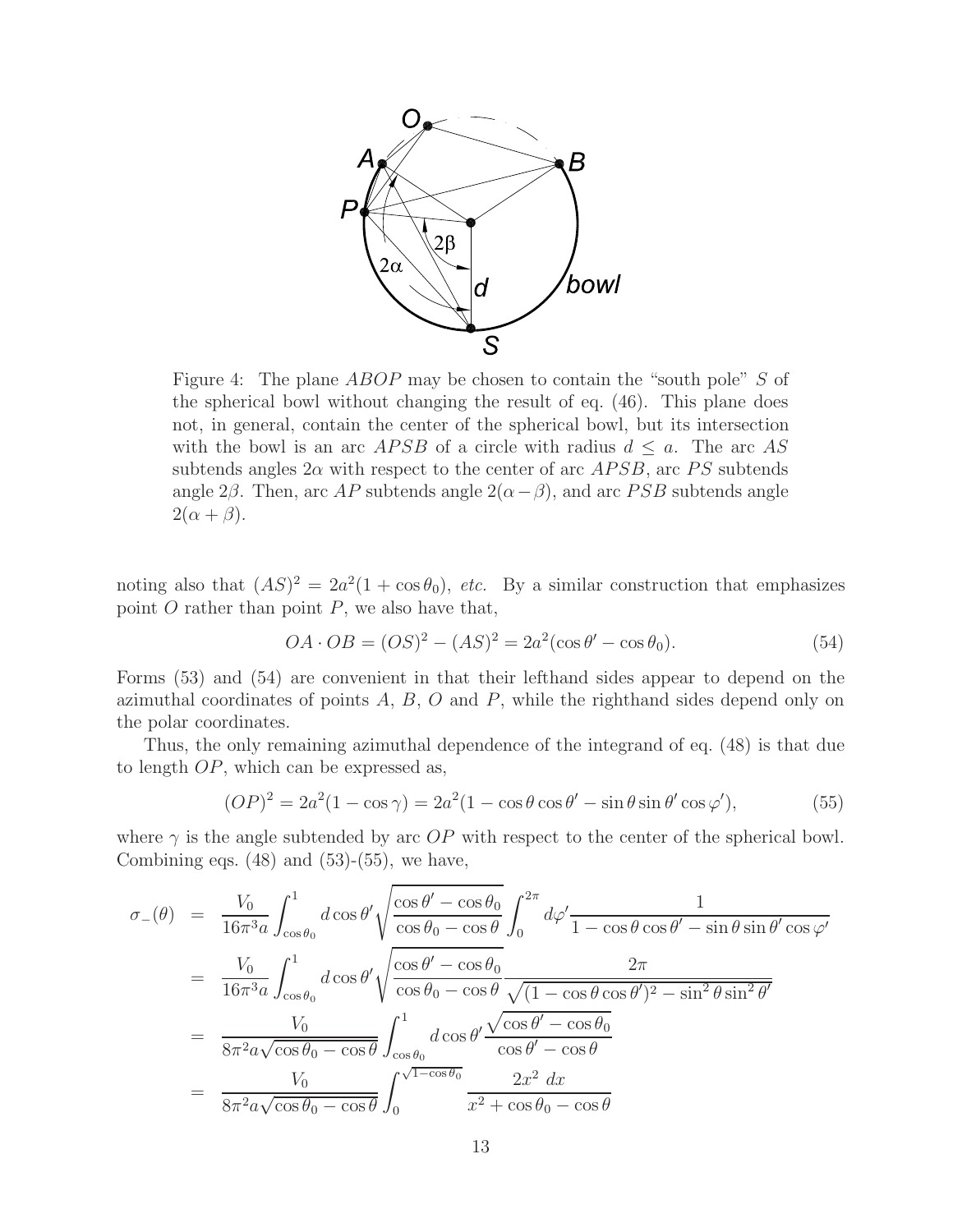$$
= \frac{V_0}{4\pi^2 a \sqrt{\cos\theta_0 - \cos\theta}} \left[ x - \sqrt{\cos\theta_0 - \cos\theta} \tan^{-1} \frac{x}{\sqrt{\cos\theta_0 - \cos\theta}} \right]_0^{\sqrt{1 - \cos\theta_0}}
$$

$$
= \frac{V_0}{4\pi^2 a} \left( \frac{\sqrt{1 - \cos\theta_0}}{\sqrt{\cos\theta_0 - \cos\theta}} - \tan^{-1} \sqrt{\frac{1 - \cos\theta_0}{\cos\theta_0 - \cos\theta}} \right), \tag{56}
$$

using Dwight 858.536 to go from the first line to the second, and Dwight 122.1 to go from the  $4^{\text{th}}$  line to the  $5^{\text{th}}$ .

Thomson [6] also gave an extension of eq. (46) in which the unit charge is not necessarily on the cap of the spherical bowl.

#### **2.5 Solution in Toroidal Coordinates**

The problem of a charged, conducting spherical bowl can also be solved in toroidal coordinates [10].

# **A Appendix: Charge Distribution on a Conducting Ellipsoid and on a Conducting Circular Disk**

The charge distribution (38) on a thin, conducting disk can be deduced in a variety of ways. We record here a highly geometric derivation following Thomson (pp. 7 and 178-179 of [6]).

The starting point is the "elementary" result that the electric field is zero in the interior of a spherical shell of any thickness that has a uniform volume charge density between the inner and outer surfaces of the shell. A well-known geometric argument (due to Newton, p. 218 of [11]) for this is illustrated in Fig. 5.

The electric field at point **r** in the interior of the shell due to a lamina of thickness  $\delta$  and area  $A_1$  centered on point  $\mathbf{r}_1$  that lies within a narrow cone whose vertex is point 0 is given by,

$$
\mathbf{E}_1 = \frac{\rho d \text{Vol}_1}{R_{01}^2} \hat{\mathbf{R}}_{01},\tag{57}
$$

where  $\rho$  is the volume charge density,  $dVol_1 = A_1 \delta$ ,  $\mathbf{R}_{01} = \mathbf{r}_0 - \mathbf{r}_1$ , and the center of the sphere is taken to be at the origin. Likewise, the electric field from a lamina of area  $A_2$  centered on point **r**<sup>2</sup> defined by the intercept with the shell of the same narrow cone extended in the opposite direction (forming a bicone) is given by,

$$
\mathbf{E}_2 = \frac{\rho d \text{Vol}_2}{R_{02}^2} \hat{\mathbf{R}}_{02},\tag{58}
$$

In the limit of bicones with small half angle, the two parts of the bicone as truncated by the shell are similar, so that,

$$
\frac{A_1}{R_{01}^2} = \frac{A_2}{R_{02}^2}, \qquad \frac{d\text{Vol}_1}{R_{01}^2} = \frac{d\text{Vol}_2}{R_{02}^2},
$$
\n(59)

and, of course,  $\mathbf{R}_{02} = -\mathbf{R}_{01}$ . Hence,  $\mathbf{E}_1 + \mathbf{E}_2 = 0$ . Since this construction can be applied to all points in the material of the spherical shell, and for all pairs of surface elements subtended by (narrow) bicones, the total electric field in the interior of the shell is zero.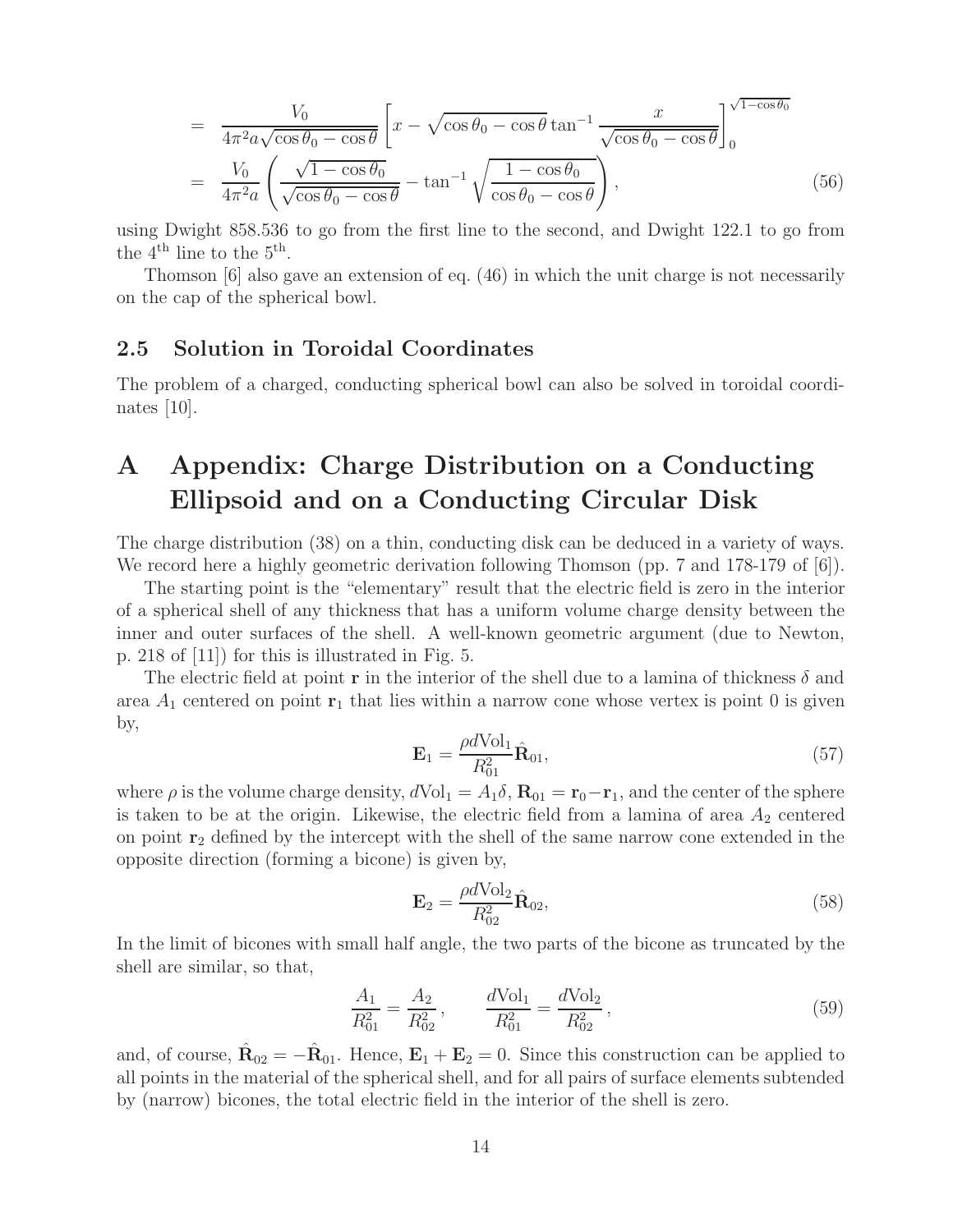

Figure 5: For any point  $r_0$  in the interior of a uniformly charged shell of charge, the axis of a narrow bicone intercepts the inner surface of the shell at points  $\mathbf{r}_1$ and **r**2. The corresponding areas on the inner surface of the shell intercepted by the bicone are  $A_1$  and  $A_2$ . In the limit of small areas,  $A_1/R_{01}^2 = A_2/R_{02}^2$ .

We now reconsider the above argument after arbitrary scale transformations have been applied to the rectangular coordinate axes,

$$
x \to k_1 x, \qquad y \to k_2 y, \qquad z \to k_3 z. \tag{60}
$$

A spherical shell of radius s is thereby transformed into an ellipsoid,

$$
\frac{x^2}{s^2} + \frac{y^2}{s^2} + \frac{z^2}{s^2} = 1 \qquad \to \qquad \frac{x^2}{s^2/k_1^2} + \frac{y^2}{s^2/k_2^2} + \frac{z^2}{s^2/k_3^2} = 1. \tag{61}
$$

As parameter s is varied, one obtains a set of similar ellipsoids, centered on the origin.

A small volume element obeys the transformation,

$$
dVol = dxdydz \to k_1k_2k_3dxdydz = k_1k_2k_3dVol.
$$
\n(62)

The three points 0, 1, and 2 in Fig. 5 lie along a line, so that,

$$
\mathbf{R}_{01} = \mathbf{r}_0 - \mathbf{r}_1 = C \mathbf{R}_{02} = C(\mathbf{r}_0 - \mathbf{r}_2), \tag{63}
$$

where  $C$  is a (negative) constant. This relation is invariant under the scale transformation (60), so that, together with eq. (62), the relation,

$$
\frac{d\text{Vol}_1}{R_{01}^2} = \frac{d\text{Vol}_2}{R_{02}^2},\tag{64}
$$

is also invariant. Hence, if the ellipsoidal shell, which is the transform of the spherical shell of Fig. 5, contains a uniform volume charge density, the relation  $\mathbf{E}_1 + \mathbf{E}_2 = 0$  remains true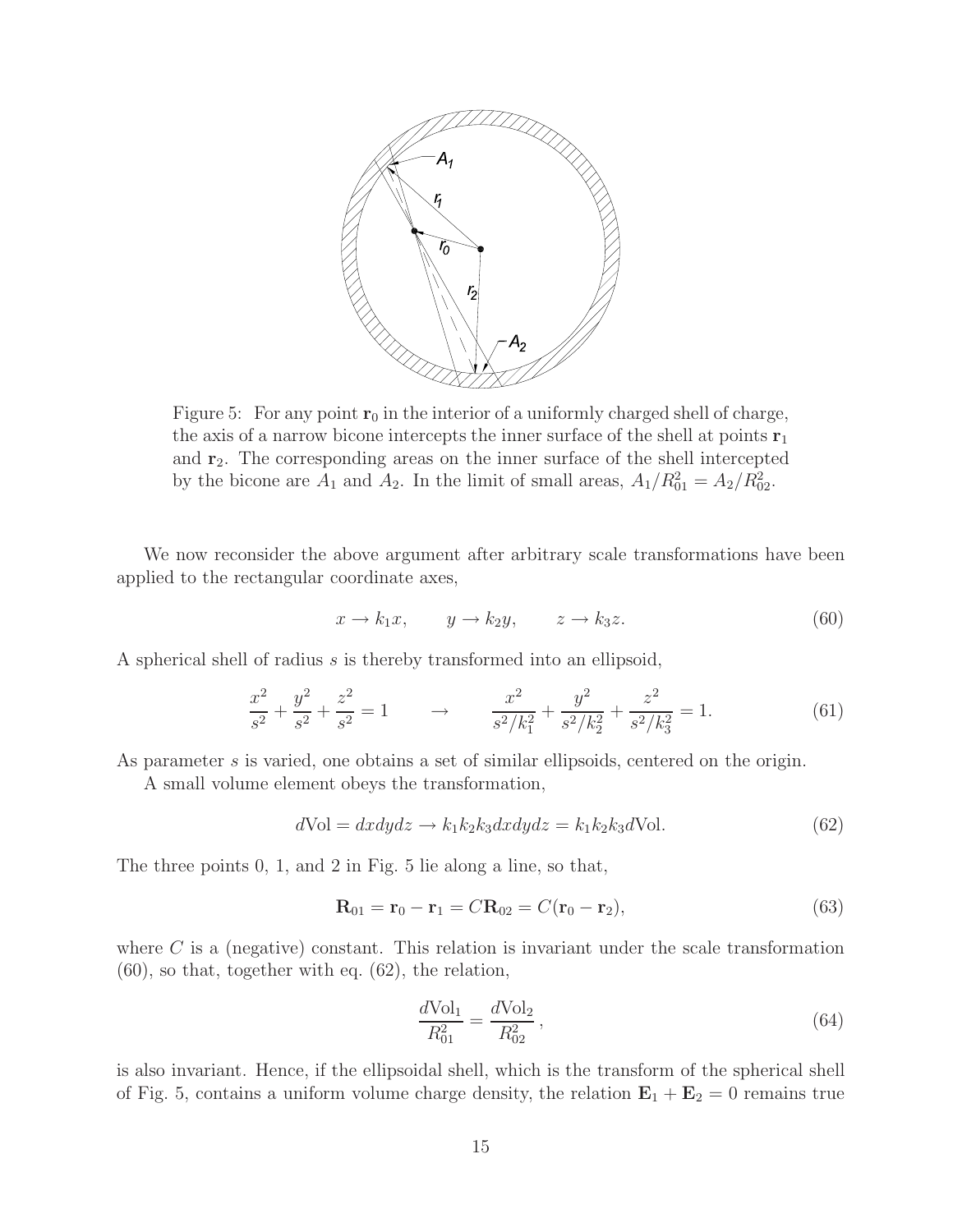at the vertex of any bicone in the interior of the shell, which implies that the total electric field is zero there.

This proof is based on the premise that the ellipsoidal shell is bounded by two similar ellipsoids, and that the volume charge density in the shell is uniform.

If we let the outer ellipsoid of the shell approach the inner one, always remaining similar to the latter, we reach a configuration that is equivalent to a thin, conducting ellipsoid, since in both cases the electric field is zero in the interior. Hence, the surface charge distribution on a thin, conducting ellipsoid must the same as the projection onto its surface of a uniform charge distribution between that surface and a similar, but slightly larger ellipsoidal surface.

The charge  $\sigma$  per unit area on the surface of a thin, conducting ellipsoid is therefore proportional to the thickness, which we write as  $\delta d$ , of the ellipsoidal shell formed by that surface and a similar, but slightly larger ellipsoid,

$$
\sigma = \rho \delta d,\tag{65}
$$

where constant  $\rho$  is to be determined from a knowledge of the total charge  $Q$  on the conducting ellipsoid.

The thickness  $\delta d$  of a thin ellipsoidal shell at some point on its inner surface is the distance between the plane that is tangent to the inner surface at the specified point, and the plane that is tangent to the outer surface at the point similar to the specified point. These planes are parallel since the ellipsoids are parallel. In particular, if the semimajor axes of the inner ellipsoid are called a, b, and c, then those of the outer ellipsoid can be written  $a + \delta a$ ,  $b + \delta b$ and  $c+\delta c$ . Let the (perpendicular) distance from the plane tangent to the specified point on the inner ellipsoid to its center be called  $d$ , and the corresponding distance from the outer tangent plane be  $d + \delta d$ , so that  $\delta d$  is the desired thickness of the shell at the specified point. Then, the condition of similarity is that,

$$
\frac{\delta a}{a} = \frac{\delta b}{b} = \frac{\delta c}{c} = \frac{\delta d}{d}.
$$
\n(66)

Since the volume of an ellipsoid with semimajor axes a, b, and c is  $4\pi abc/3$ , the volume of the ellipsoidal shell is  $4\pi(a+\delta a)(b+\delta b)(c+\delta c)/3-4\pi abc/3=4\pi abc(\delta d/d)$ , using eq. (66). As the constant  $\rho$  has an interpretation as the uniform charge density within the material of the ellipsoidal shell, we find that the total charge  $Q$  on the conducting ellipsoid is related by,

$$
Q = \rho \text{Vol}_{\text{shell}} = \frac{4\pi abc}{d} \rho \delta d,\tag{67}
$$

and hence,

$$
\sigma = \rho \delta d = \frac{Qd}{4\pi abc}.
$$
\n(68)

It remains to find an expression for the distance d to the tangent plane. If we write the equation for the ellipsoid in the form,

$$
f(x, y, z) = \frac{x^2}{a^2} + \frac{y^2}{b^2} + \frac{z^2}{c^2} - 1 = 0,
$$
\n(69)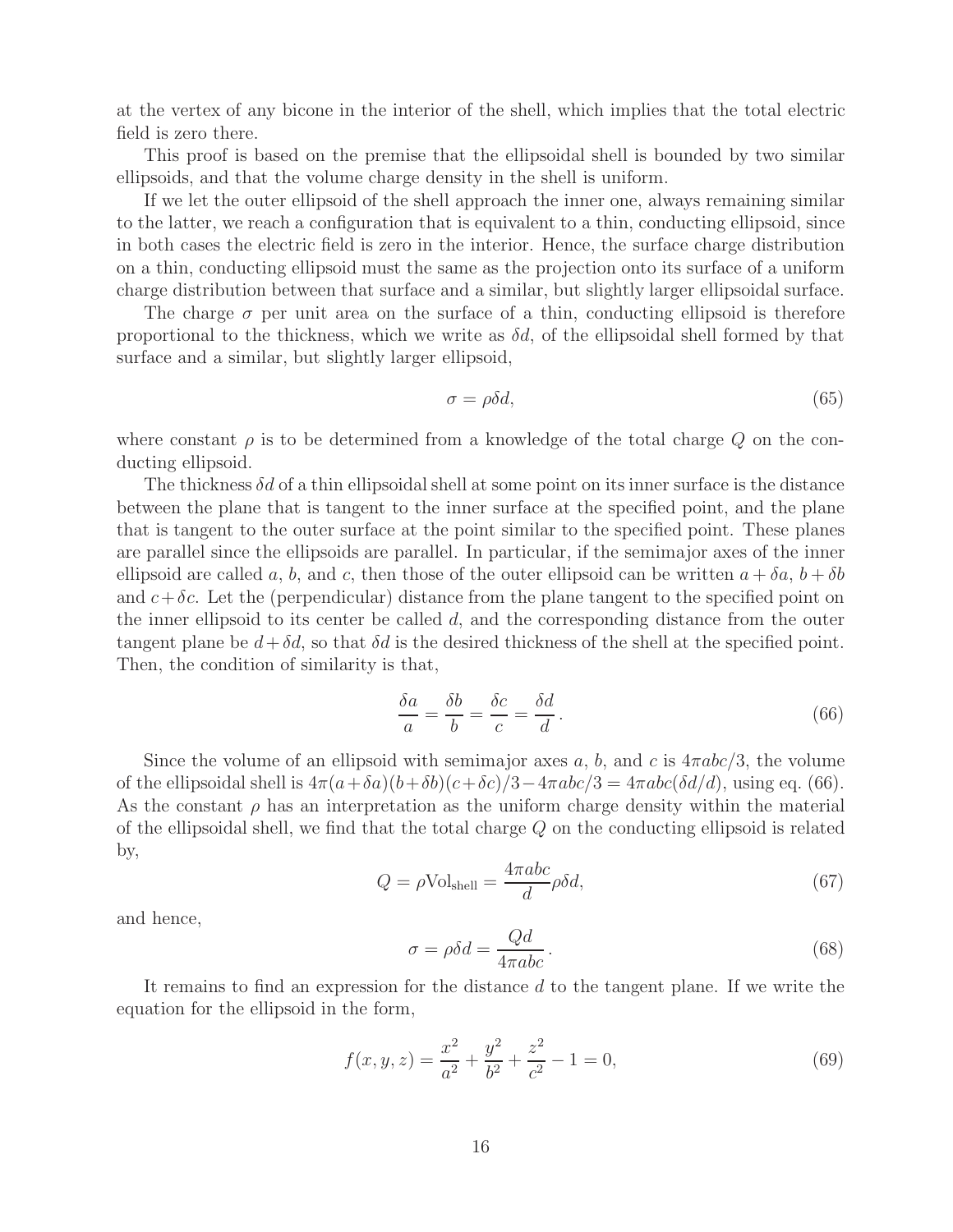then the gradient of f is perpendicular to the tangent plane. Thus, the vector **d** from the center of the ellipsoid to the tangent plane is proportional to  $\nabla f$ . That is,

$$
\mathbf{d} \propto \nabla f = 2\left(\frac{x}{a^2}, \frac{y}{b^2}, \frac{z}{c^2}\right). \tag{70}
$$

The unit vector  $\hat{\mathbf{d}}$  is therefore,

$$
\hat{\mathbf{d}} = \frac{\left(\frac{x}{a^2}, \frac{y}{b^2}, \frac{z}{c^2}\right)}{\sqrt{\frac{x^2}{a^4} + \frac{y^2}{b^4} + \frac{z^2}{c^4}}}.\tag{71}
$$

The magnitude d of the vector **d** is related to the vector  $\mathbf{r} = (x, y, z)$  of the specified point on the ellipse by,

$$
d = \mathbf{r} \cdot \hat{\mathbf{d}} = \frac{\frac{x^2}{a^2} + \frac{y^2}{b^2} + \frac{z^2}{c^2}}{\sqrt{\frac{x^2}{a^4} + \frac{y^2}{b^4} + \frac{z^2}{c^4}}} = \frac{1}{\sqrt{\frac{x^2}{a^4} + \frac{y^2}{b^4} + \frac{z^2}{c^4}}}.
$$
(72)

At length, we have found the charge density on the surface of a conducting ellipsoid to be,

$$
\sigma_{\text{ellipsoid}} = \frac{Q}{4\pi abc \sqrt{\frac{x^2}{a^4} + \frac{y^2}{b^4} + \frac{z^2}{c^4}}},\tag{73}
$$

where  $Q$  is the total charge.

The case of a thin, conducting elliptical disk in the  $x-y$  plane can be obtained from eq.  $(73)$  by letting c go to zero. For this, we note that eq.  $(69)$  for a general ellipsoid permits us to write,

$$
c\sqrt{\frac{x^2}{a^4} + \frac{y^2}{b^4} + \frac{z^2}{c^4}} = \sqrt{c^2 \left(\frac{x^2}{a^4} + \frac{y^2}{b^4}\right) + 1 - \frac{x^2}{a^2} - \frac{y^2}{b^2}} \rightarrow \sqrt{1 - \frac{x^2}{a^2} - \frac{y^2}{b^2}}.\tag{74}
$$

The charge density on each side of a conducting elliptical disk is therefore,

$$
\sigma_{\text{elliptical disk}} = \frac{Q}{4\pi ab\sqrt{1 - \frac{x^2}{a^2} + \frac{y^2}{b^2}}}.
$$
\n(75)

The charge density on each side of a conducting circular disk of radius b follows immediately as,

$$
\sigma_{\text{circular disk}} = \frac{Q}{4\pi b\sqrt{b^2 - r^2}},\tag{76}
$$

where  $r^2 = x^2 + y^2$ . Such a disk has potential  $V_0$ , which can be found by calculating the potential at the center of the disk according to,

$$
V_0 = V(r = 0, z = 0) = \int_0^b \frac{2\sigma(r)}{r} 2\pi r \, dr = \frac{Q}{b} \int_0^b \frac{dr}{\sqrt{b^2 - r^2}} = \frac{\pi Q}{2b} \,. \tag{77}
$$

Hence, a conducting disk of radius  $b$  at potential  $V_0$  has charge density,

$$
\sigma_{\text{circular disk}} = \frac{V_0}{2\pi^2 \sqrt{b^2 - r^2}}\tag{78}
$$

on each side, which is the result quoted in eq. (38).